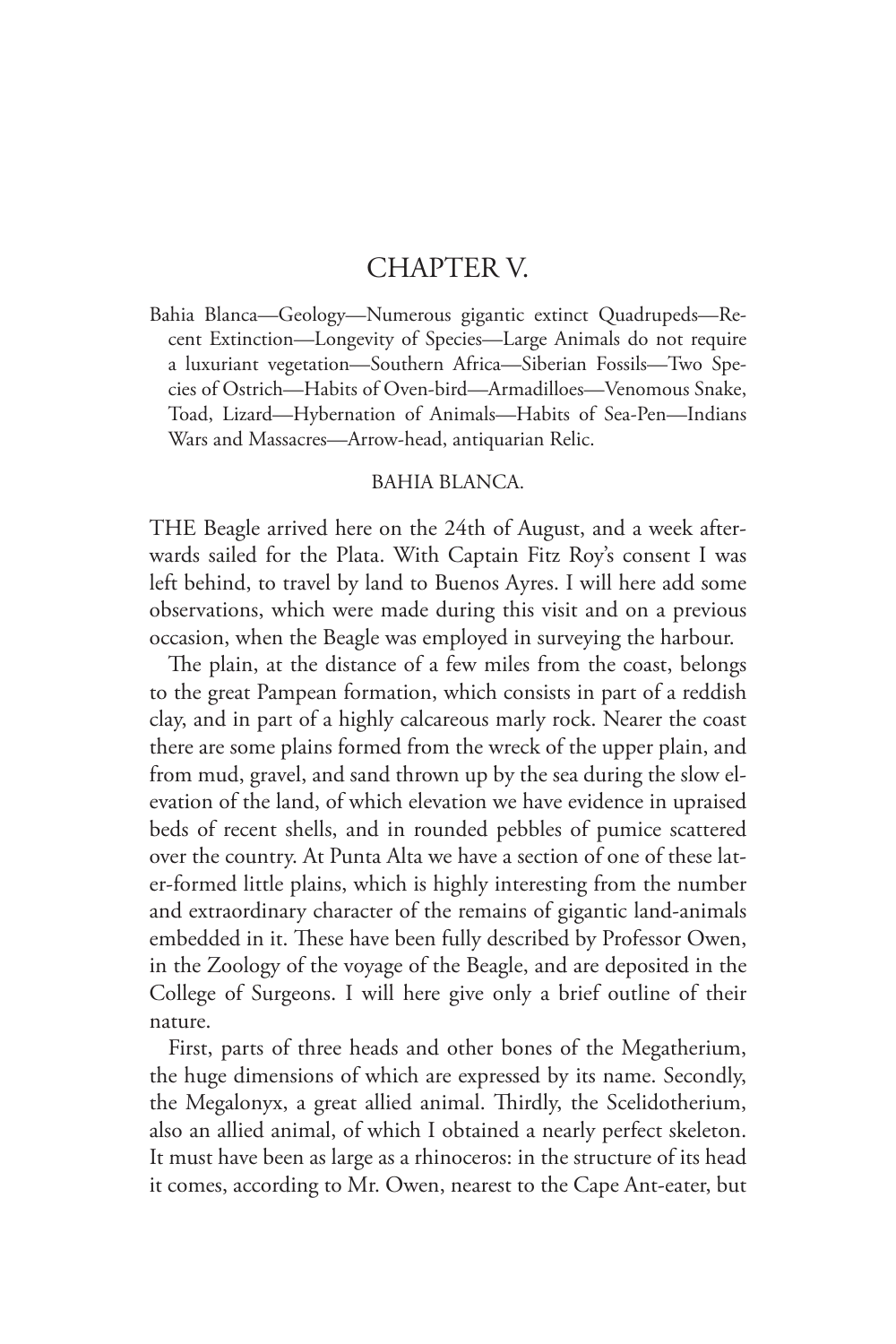in some other respects it approaches to the armadilloes. Fourthly, the Mylodon Darwinii, a closely related genus of little inferior size. Fifthly, another gigantic edental quadruped. Sixthly, a large animal, with an osseous coat in compartments, very like that of an armadillo. Seventhly, an extinct kind of horse, to which I shall have again to refer. Eighthly, a tooth of a Pachydermatous animal, probably the same with the Macrauchenia, a huge beast with a long neck like a camel, which I shall also refer to again. Lastly, the Toxodon, perhaps one of the strangest animals ever discovered: in size it equalled an elephant or megatherium, but the structure of its teeth, as Mr. Owen states, proves indisputably that it was intimately related to the Gnawers, the order which, at the present day, includes most of the smallest quadrupeds: in many details it is allied to the Pachydermata: judging from the position of its eyes, ears, and nostrils, it was probably aquatic, like the Dugong and Manatee, to which it is also allied. How wonderfully are the different Orders, at the present time so well separated, blended together in different points of the structure of the Toxodon!

The remains of these nine great quadrupeds, and many detached bones were found embedded on the beach, within the space of about 200 yards square. It is a remarkable circumstance that so many different species should be found together; and it proves how numerous in kind the ancient inhabitants of this country must have been. At the distance of about thirty miles from P. Alta, in a cliff of red earth, I found several fragments of bones, some of large size. Among them were the teeth of a gnawer, equalling in size and closely resembling those of the Capybara, whose habits have been described; and therefore, probably, an aquatic animal. There was also part of the head of a Ctenomys; the species being different from the Tucutuco, but with a close general resemblance. The red earth, like that of the Pampas, in which these remains were embedded, contains, according to Professor Ehrenberg, eight fresh-water and one salt-water infusorial animalcule; therefore, probably, it was an estuary deposit.

The remains at Punta Alta were embedded in stratified gravel and reddish mud, just such as the sea might now wash up on a shallow bank. They were associated with twenty-three species of shells, of which thirteen are recent and four others very closely related to recent forms; whether the remaining ones are extinct or simply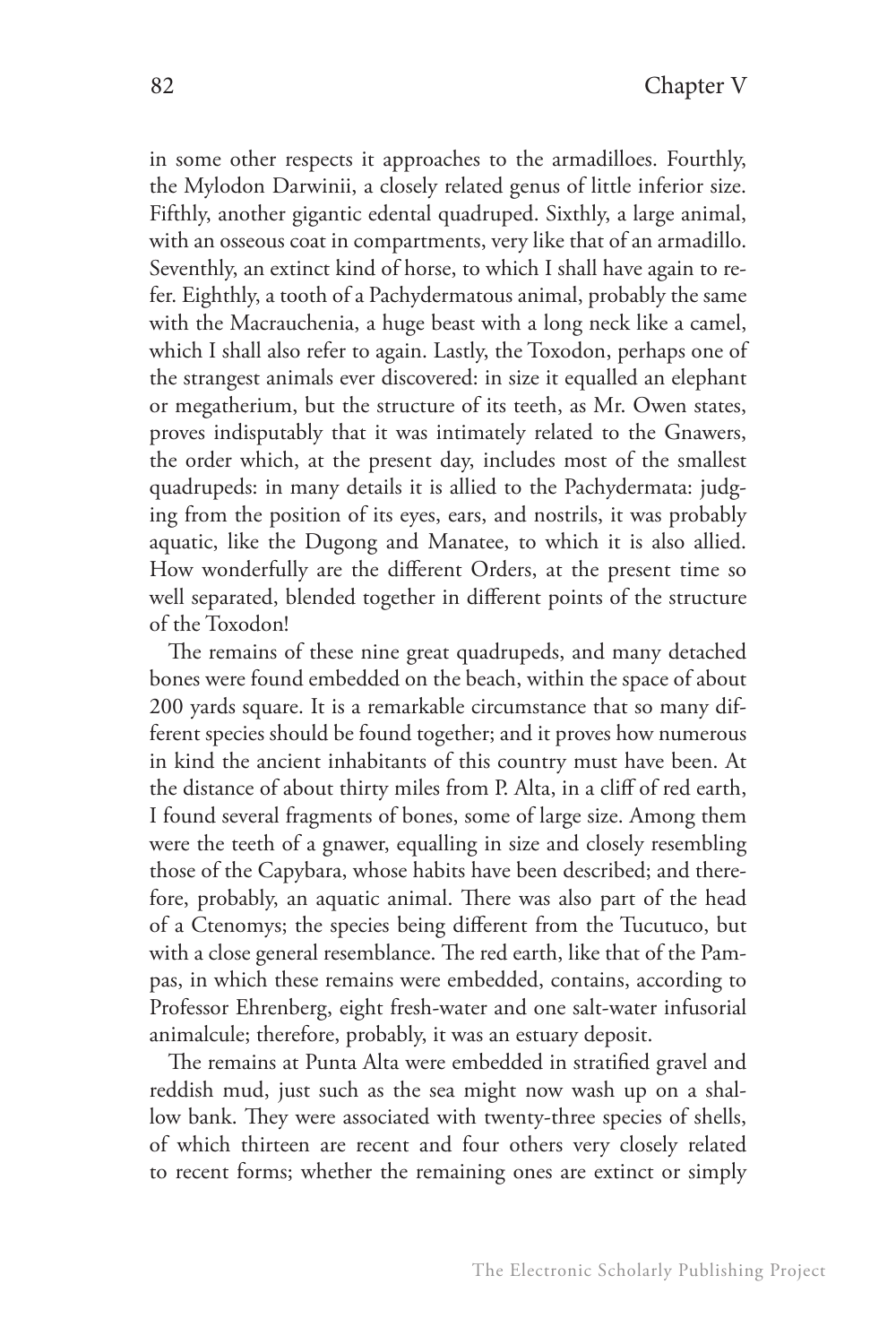unknown, must be doubtful, as few collections of shells have been made on this coast. As, however, the recent species were embedded in nearly the same proportional numbers with those now living in the bay, I think there can be little doubt, that this accumulation belongs to a very late tertiary period. From the bones of the Scelidotherium, including even the knee-cap, being intombed in their proper relative positions, and from the osseous armour of the great armadillo-like animal being so well preserved, together with the bones of one of its legs, we may feel assured that these remains were fresh and united by their ligaments, when deposited in the gravel together with the shells. Hence we have good evidence that the above enumerated gigantic quadrupeds, more different from those of the present day than the oldest of the tertiary quadrupeds of Europe, lived whilst the sea was peopled with most of its present inhabitants; and we have confirmed that remarkable law so often insisted on by Mr. Lyell, namely, that the "longevity of the species in the mammalia is upon the whole inferior to that of the testacea."\*

The great size of the bones of the Megatheroid animals, including the Megatherium, Megalonyx, Scelidotherium, and Mylodon, is truly wonderful. The habits of life of these animals were a complete puzzle to naturalists, until Professor Owen† lately solved the problem with remarkable ingenuity. The teeth indicate, by their simple structure, that these Megatheroid animals lived on vegetable food, and probably on the leaves and small twigs of trees; their ponderous forms and great strong curved claws seem so little adapted for locomotion, that some eminent naturalists have actually believed, that, like the sloths, to which they are intimately related, they subsisted by climbing back downwards on trees, and feeding on the leaves. It was a bold, not to say preposterous, idea to conceive even antediluvian trees, with branches strong enough to bear animals as large as elephants. Professor Owen, with far more probability, believes that, instead of climbing on the trees, they pulled the branches down to them, and tore up the smaller ones by the roots, and so fed on the leaves. The colossal breadth and weight of their hinder quarters,

Principles of Geology, vol. iv. p. 40.

<sup>†</sup> This theory was first developed in the Zoology of the Voyage of the Beagle, and subsequently in Professor Owen's Memoir on Mylodon robustus.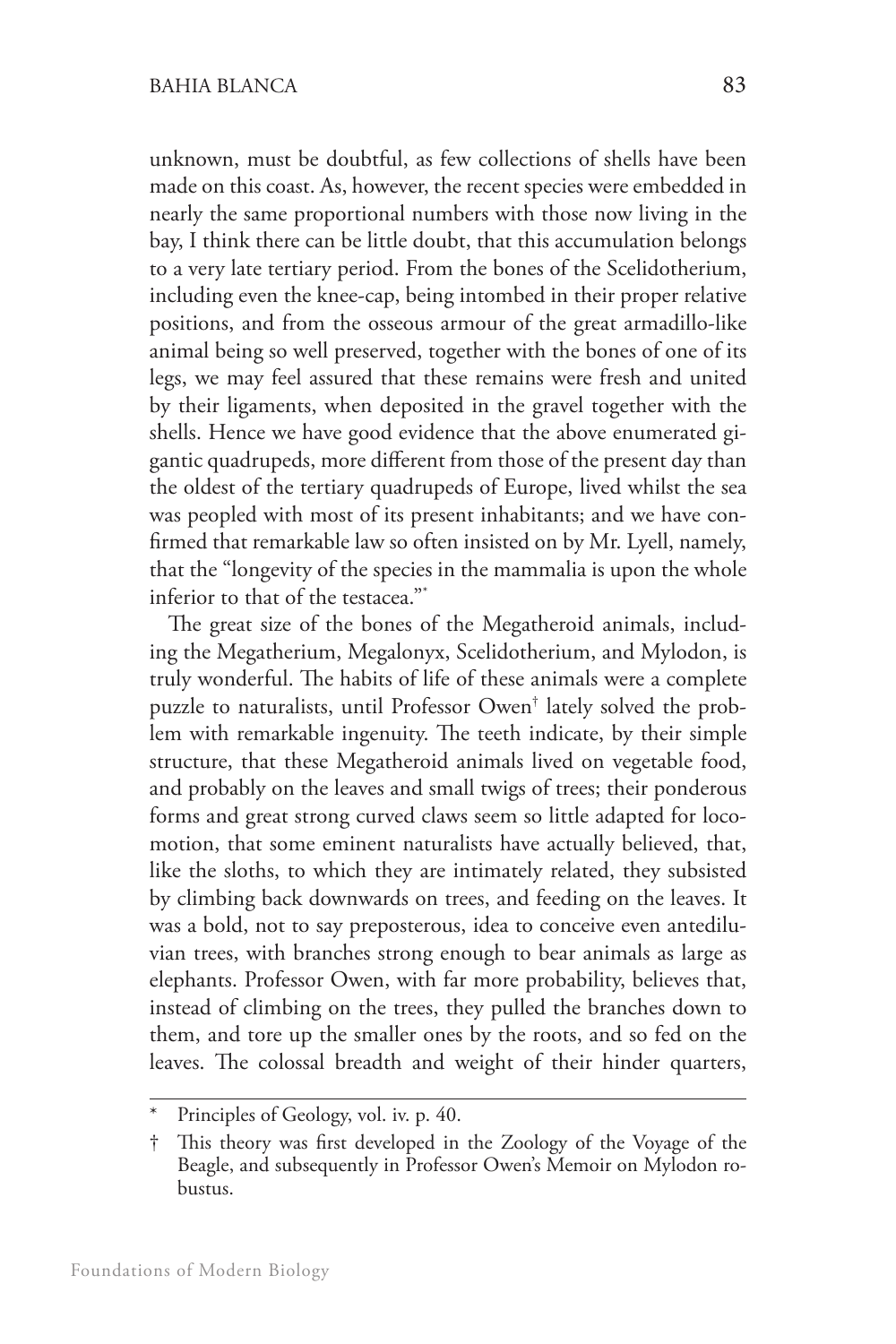which can hardly be imagined without having been seen, become, on this view, of obvious service, instead of being an incumbrance: their apparent clumsiness disappears. With their great tails and their huge heels firmly fixed like a tripod on the ground, they could freely exert the full force of their most powerful arms and great claws. Strongly rooted, indeed, must that tree have been, which could have resisted such force! The Mylodon, moreover, was furnished with a long extensile tongue like that of the giraffe, which, by one of those beautiful provisions of nature, thus reaches with the aid of its long neck its leafy food. I may remark, that in Abyssinia the elephant, according to Bruce, when it cannot reach with its proboscis the branches, deeply scores with its tusks the trunk of the tree, up and down and all round, till it is sufficiently weakened to be broken down.

The beds including the above fossil remains, stand only from fifteen to twenty feet above the level of high-water; and hence the elevation of the land has been small (without there has been an intercalated period of subsidence, of which we have no evidence) since the great quadrupeds wandered over the surrounding plains; and the external features of the country must then have been very nearly the same as now. What, it may naturally be asked, was the character of the vegetation at that period; was the country as wretchedly sterile as it now is? As so many of the co-embedded shells are the same with those now living in the bay, I was at first inclined to think that the former vegetation was probably similar to the existing one; but this would have been an erroneous inference, for some of these same shells live on the luxuriant coast of Brazil; and generally, the character of the inhabitants of the sea are useless as guides to judge of those on the land. Nevertheless, from the following considerations, I do not believe that the simple fact of many gigantic quadrupeds having lived on the plains round Bahia Blanca, is any sure guide that they formerly were clothed with a luxuriant vegetation: I have no doubt that the sterile country a little southward, near the Rio Negro, with its scattered thorny trees, would support many and large quadrupeds.

That large animals require a luxuriant vegetation, has been a general assumption which has passed from one work to another; but I do not hesitate to say that it is completely false, and that it has vitiated the reasoning of geologists on some points of great interest in the an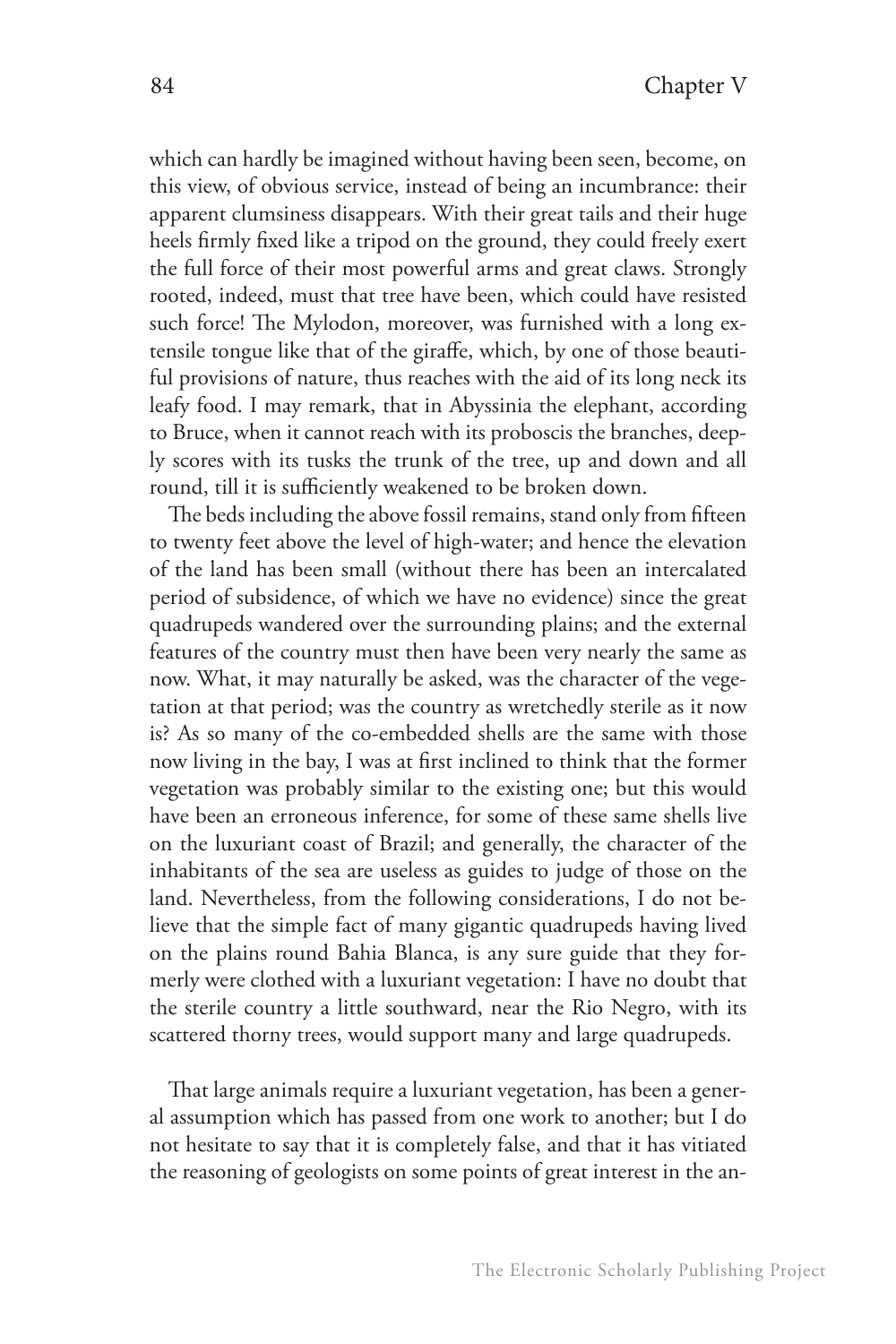cient history of the world. The prejudice has probably been derived from India, and the Indian islands, where troops of elephants, noble forests, and impenetrable jungles, are associated together in every one's mind. If, however, we refer to any work of travels through the southern parts of Africa, we shall find allusions in almost every page either to the desert character of the country, or to the numbers of large animals inhabiting it. The same thing is rendered evident by the many engravings which have been published of various parts of the interior. When the Beagle was at Cape Town, I made an excursion of some days' length into the country, which at least was sufficient to render that which I had read more fully intelligible.

Dr. Andrew Smith, who, at the head of his adventurous party, has lately succeeded in passing the Tropic of Capricorn, informs me that, taking into consideration the whole of the southern part of Africa, there can be no doubt of its being a sterile country. On the southern and south-eastern coasts there are some fine forests, but with these exceptions, the traveller may pass for days together through open plains, covered by a poor and scanty vegetation. It is difficult to convey any accurate idea of degrees of comparative fertility; but it may be safely said that the amount of vegetation supported at any one time\* by Great Britain, exceeds, perhaps even tenfold, the quantity on an equal area, in the interior parts of Southern Africa. The fact that bullock-waggons can travel in any direction, excepting near the coast, without more than occasionally half an hour's delay in cutting down bushes, gives, perhaps, a more definite notion of the scantiness of the vegetation. Now, if we look to the animals inhabiting these wide plains, we shall find their numbers extraordinarily great, and their bulk immense. We must enumerate the elephant, three species of rhinoceros, and probably, according to Dr. Smith, two others, the hippopotamus, the giraffe, the bos caffer—as large as a full-grown bull, and the elan—but little less, two zebras, and the quaccha, two gnus, and several antelopes even larger than these latter animals. It may be supposed that although the species are numerous, the individuals of each kind are few. By the kindness of Dr. Smith, I am enabled to show that the case is very different. He informs me, that in lat. 24°, in one day's march with the bullock-waggons, he saw,

I mean by this to exclude the total amount, which may have been successively produced and consumed during a given period.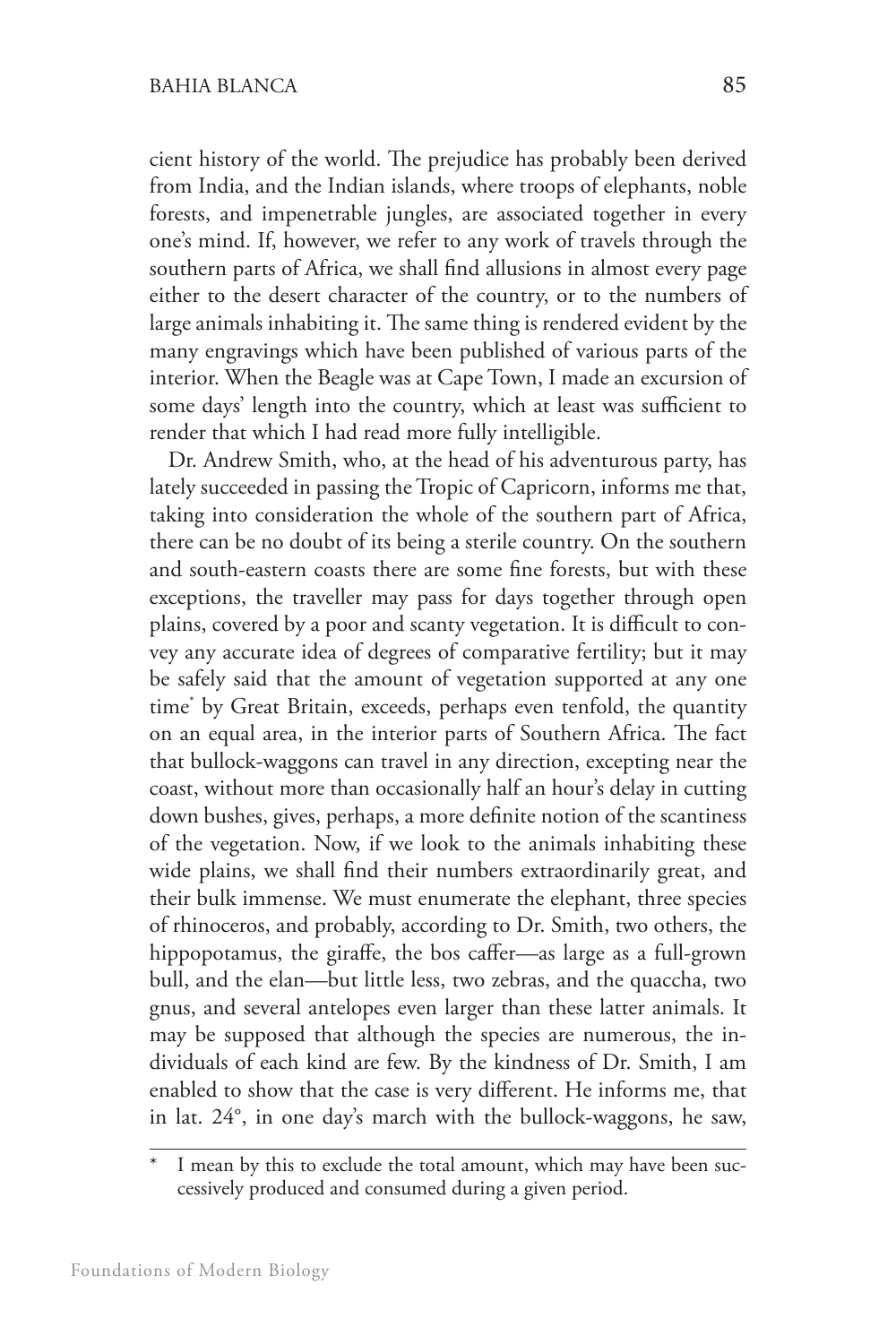without wandering to any great distance on either side, between one hundred and one hundred and fifty rhinoceroses, which belonged to three species: the same day he saw several herds of giraffes, amounting together to nearly a hundred; and that, although no elephant was observed, yet they are found in this district. At the distance of a little more than one hour's march from their place of encampment on the previous night, his party actually killed at one spot eight hippopotamuses, and saw many more. In this same river there were likewise crocodiles. Of course it was a case quite extraordinary, to see so many great animals crowded together, but it evidently proves that they must exist in great numbers. Dr. Smith describes the country passed through that day, as "being thinly covered with grass, and bushes about four feet high, and still more thinly with mimosa-trees." The waggons were not prevented travelling in a nearly straight line.

Besides these large animals, every one the least acquainted with the natural history of the Cape, has read of the herds of antelopes, which can be compared only with the flocks of migratory birds. The numbers indeed of the lion, panther, and hyæna, and the multitude of birds of prey, plainly speak of the abundance of the smaller quadrupeds: one evening seven lions were counted at the same time prowling round Dr. Smith's encampment. As this able naturalist remarked to me, the carnage each day in Southern Africa must indeed be terrific! I confess it is truly surprising how such a number of animals can find support in a country producing so little food. The larger quadrupeds no doubt roam over wide tracts in search of it; and their food chiefly consists of underwood, which probably contains much nutriment in a small bulk. Dr. Smith also informs me that the vegetation has a rapid growth; no sooner is a part consumed, than its place is supplied by a fresh stock. There can be no doubt, however, that our ideas respecting the apparent amount of food necessary for the support of large quadrupeds are much exaggerated: it should have been remembered that the camel, an animal of no mean bulk, has always been considered as the emblem of the desert.

The belief that where large quadrupeds exist, the vegetation must necessarily be luxuriant, is the more remarkable, because the converse is far from true. Mr. Burchell observed to me that when entering Brazil, nothing struck him more forcibly than the splendour of the South American vegetation contrasted with that of South Africa,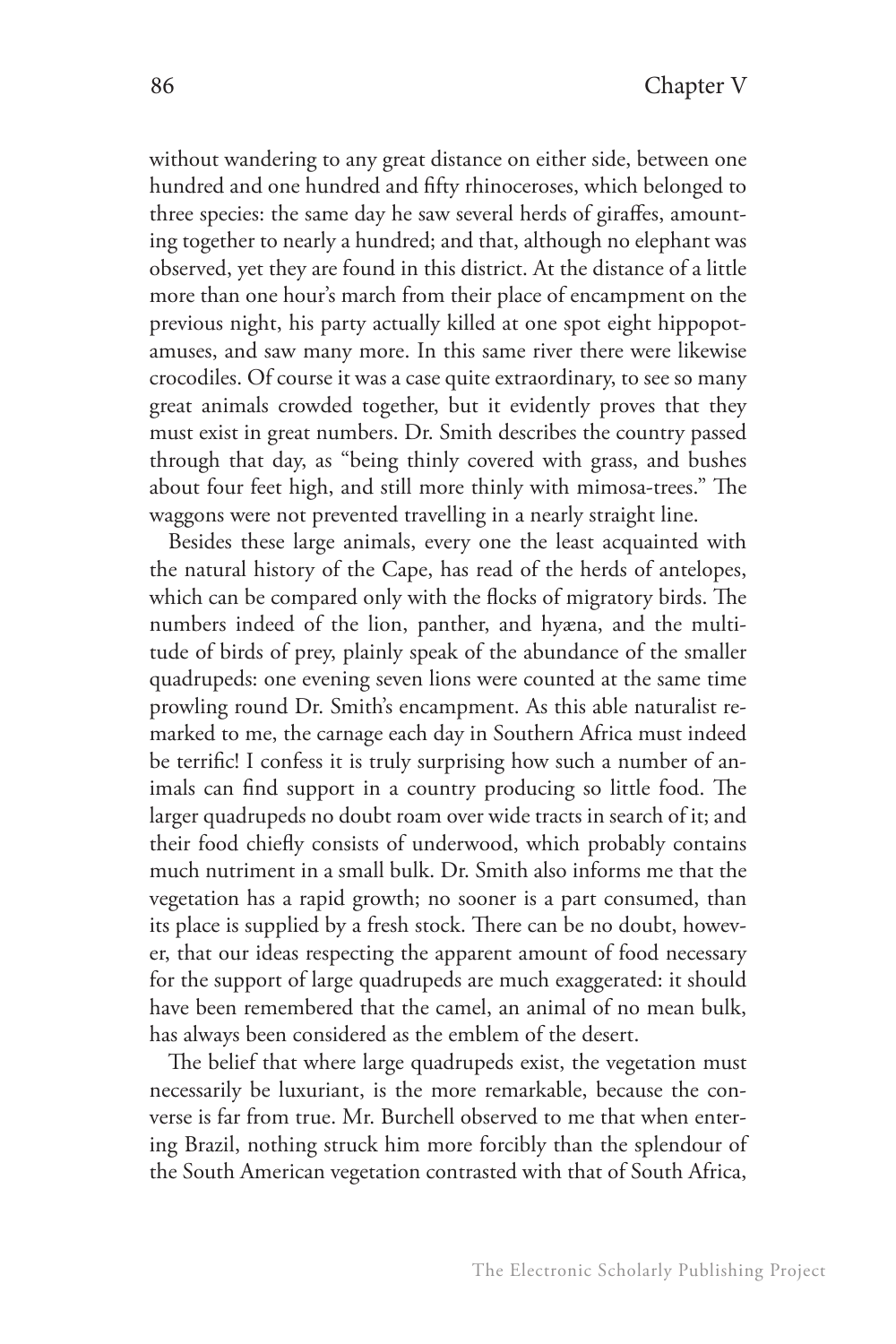together with the absence of all large quadrupeds. In his Travels,\* he has suggested that the comparison of the respective weights (if there were sufficient data) of an equal number of the largest herbivorous quadrupeds of each country would be extremely curious. If we take on the one side, the elephant,† hippopotamus, giraffe, bos caffer, elan, certainly three, and probably five species of rhinoceros; and on the American side, two tapirs, the guanaco, three deer, the vicuna, peccari, capybara (after which we must choose from the monkeys to complete the number), and then place these two groups alongside each other, it is not easy to conceive ranks more disproportionate in size. After the above facts, we are compelled to conclude, against anterior probability,‡ that among the mammalia there exists no close relation between the *bulk* of the species, and the *quantity* of the vegetation, in the countries which they inhabit.

With regard to the number of large quadrupeds, there certainly exists no quarter of the globe which will bear comparison with Southern Africa. After the different statements which have been given, the extremely desert character of that region will not be disputed. In the European division of the world, we must look back to the tertiary

Travels in the Interior of South Africa, vol. ii., p. 207.

<sup>†</sup> The elephant which was killed at Exeter Change was estimated (being partly weighed) at five tons and a half. The elephant actress, as I was informed, weighed one ton less; so that we may take five as the average of a full-grown elephant. I was told at the Surrey Gardens, that a hippopotamus which was sent to England cut up into pieces was estimated at three tons and a half, we will call it three. From these premises we may give three tons and a half to each of the five rhinoceroses; perhaps a ton to the giraffe, and half to the bos caffer as well as to the elan (a large ox weighs from 1200 to 1500 pounds). This will give an average (from the above estimates) of  $2\text{\AA}$ -7 of a ton for the ten largest herbivorous animals of Southern Africa. In South America, allowing 1200 pounds for the two tapirs together, 550 for the guanaco and vicuna, 500 for three deer, 300 for the capybara, peccari, and a monkey, we shall have an average of 250 pounds, which I believe is overstating the result. The ratio will therefore be as 6048 to 250, or 24 to 1, for the ten largest animals from the two continents.

If we suppose the case of the discovery of a skeleton of a Greenland whale in a fossil state, not a single cetaceous animal being known to exist, what naturalist would have ventured conjecture on the possibility of a carcass so gigantic being supported on the minute crustacea and mollusca living in the frozen seas of the extreme North?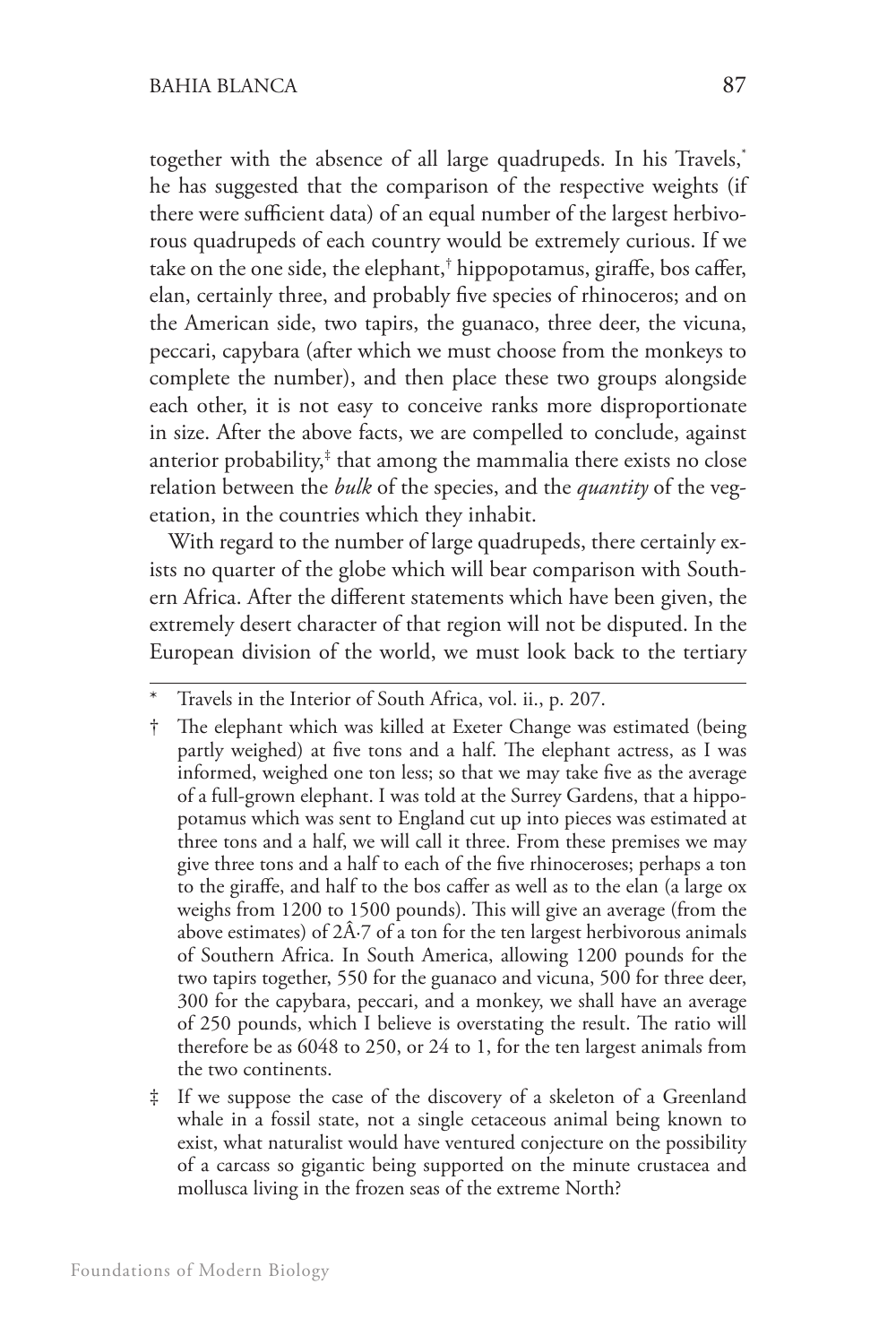epochs, to find a condition of things among the mammalia, resembling that now existing at the Cape of Good Hope. Those tertiary epochs, which we are apt to consider as abounding to an astonishing degree with large animals, because we find the remains of many ages accumulated at certain spots, could hardly boast of more large quadrupeds than Southern Africa does at present. If we speculate on the condition of the vegetation during those epochs, we are at least bound so far to consider existing analogies, as not to urge as absolutely necessary a luxuriant vegetation, when we see a state of things so totally different at the Cape of Good Hope.

We know\* that the extreme regions of North America, many degrees beyond the limit where the ground at the depth of a few feet remains perpetually congealed, are covered by forests of large and tall trees. In a like manner, in Siberia, we have woods of birch, fir, aspen, and larch, growing in a latitude $^{\dagger}$  (64°), where the mean temperature of the air falls below the freezing point, and where the earth is so completely frozen, that the carcass of an animal embedded in it is perfectly preserved. With these facts we must grant, as far as *quantity alone* of vegetation is concerned, that the great quadrupeds of the later tertiary epochs might, in most parts of Northern Europe and Asia, have lived on the spots where their remains are now found. I do not here speak of the *kind* of vegetation necessary for their support; because, as there is evidence of physical changes, and as the animals have become extinct, so may we suppose that the species of plants have likewise been changed.

These remarks, I may be permitted to add, directly bear on the case of the Siberian animals preserved in ice. The firm conviction of the necessity of a vegetation possessing a character of tropical luxuriance, to support such large animals, and the impossibility of reconciling this with the proximity of perpetual congelation, was one chief cause

See Zoological Remarks to Capt. Back's Expedition, by Dr. Richardson. He says, "The subsoil north of latitude 56° is perpetually frozen, the thaw on the coast not penetrating above three feet, and at Bear Lake, in latitude 64°, not more than twenty inches. The frozen substratum does not of itself destroy vegetation, for forests flourish on the surface, at a distance from the coast."

<sup>†</sup> See Humboldt, Fragmens Asiatiques, p. 386: Barton's Geography of Plants: and Malte Brun. In the latter work it is said that the limit of the growth of trees in Siberia may be drawn under the parallel of 70°.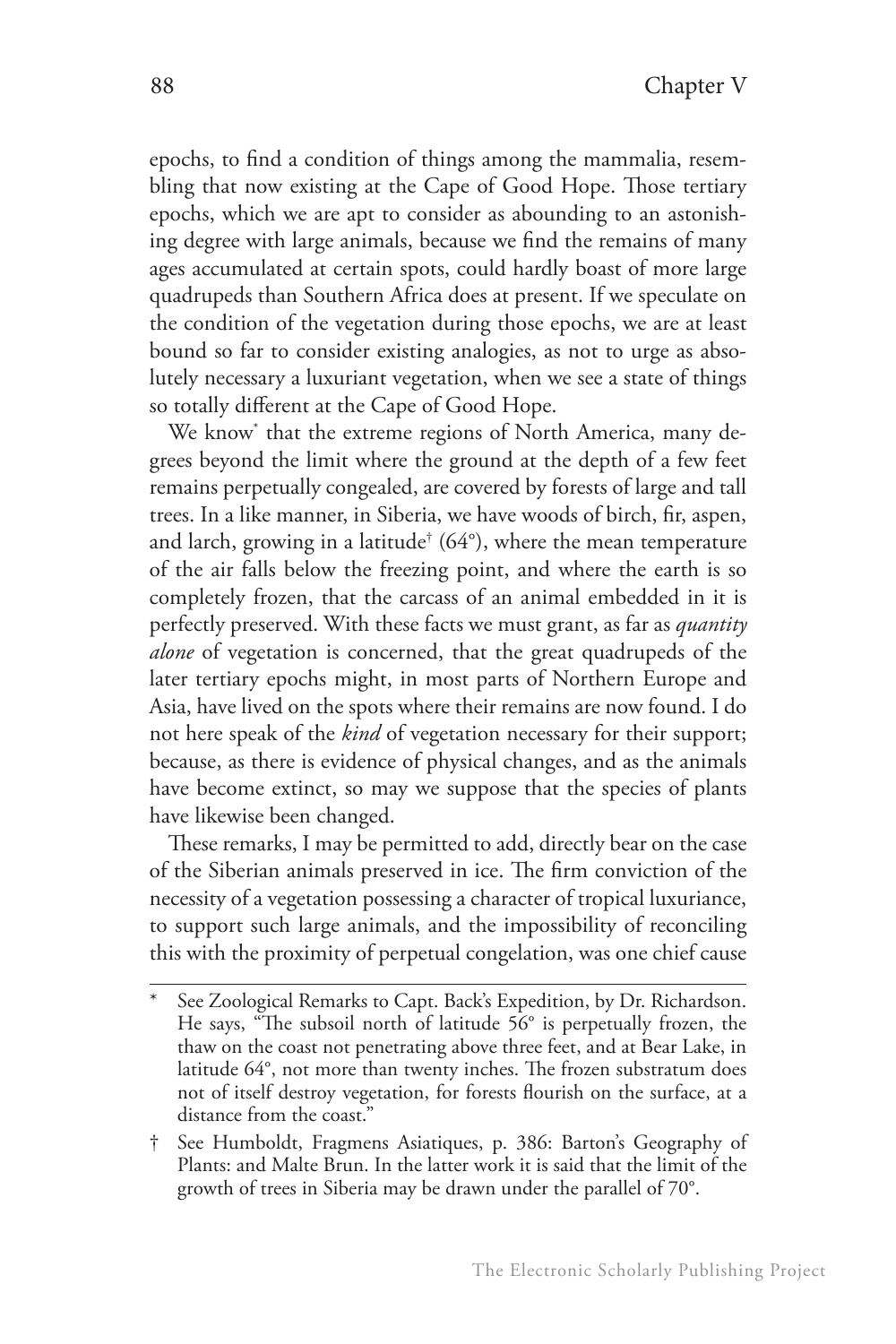of the several theories of sudden revolutions of climate, and of overwhelming catastrophes, which were invented to account for their entombment. I am far from supposing that the climate has not changed since the period when those animals lived, which now lie buried in the ice. At present I only wish to show, that as far as *quantity* of food *alone* is concerned, the ancient rhinoceroses might have roamed over the *steppes* of central Siberia (the northern parts probably being under water) even in their present condition, as well as the living rhinoceroses and elephants over the *Karros* of Southern Africa.

I will now give an account of the habits of some of the more interesting birds which are common on the wild plains of Northern Patagonia; and first for the largest, or South American ostrich. The ordinary habits of the ostrich are familiar to every one. They live on vegetable matter, such as roots and grass; but at Bahia Blanca I have repeatedly seen three or four come down at low water to the extensive mud-banks which are then dry, for the sake, as the Gauchos say, of feeding on small fish. Although the ostrich in its habits is so shy, wary, and solitary, and although so fleet in its pace, it is caught without much difficulty by the Indian or Gaucho armed with the bolas. When several horsemen appear in a semicircle, it becomes confounded, and does not know which way to escape. They generally prefer running against the wind; yet at the first start they expand their wings, and like a vessel make all sail. On one fine hot day I saw several ostriches enter a bed of tall rushes, where they squatted concealed, till quite closely approached. It is not generally known that ostriches readily take to the water. Mr. King informs me that at the Bay of San Blas, and at Port Valdes in Patagonia, he saw these birds swimming several times from island to island. They ran into the water both when driven down to a point, and likewise of their own accord when not frightened: the distance crossed was about two hundred yards. When swimming, very little of their bodies appear above water; their necks are extended a little forward, and their progress is slow. On two occasions I saw some ostriches swimming across the Santa Cruz river, where its course was about four hundred yards wide, and the stream rapid. Captain Sturt,\* when descending the Murrumbidgee, in Australia, saw two emus in the act of swimming.

Sturt's Travels, vol. ii. p. 74.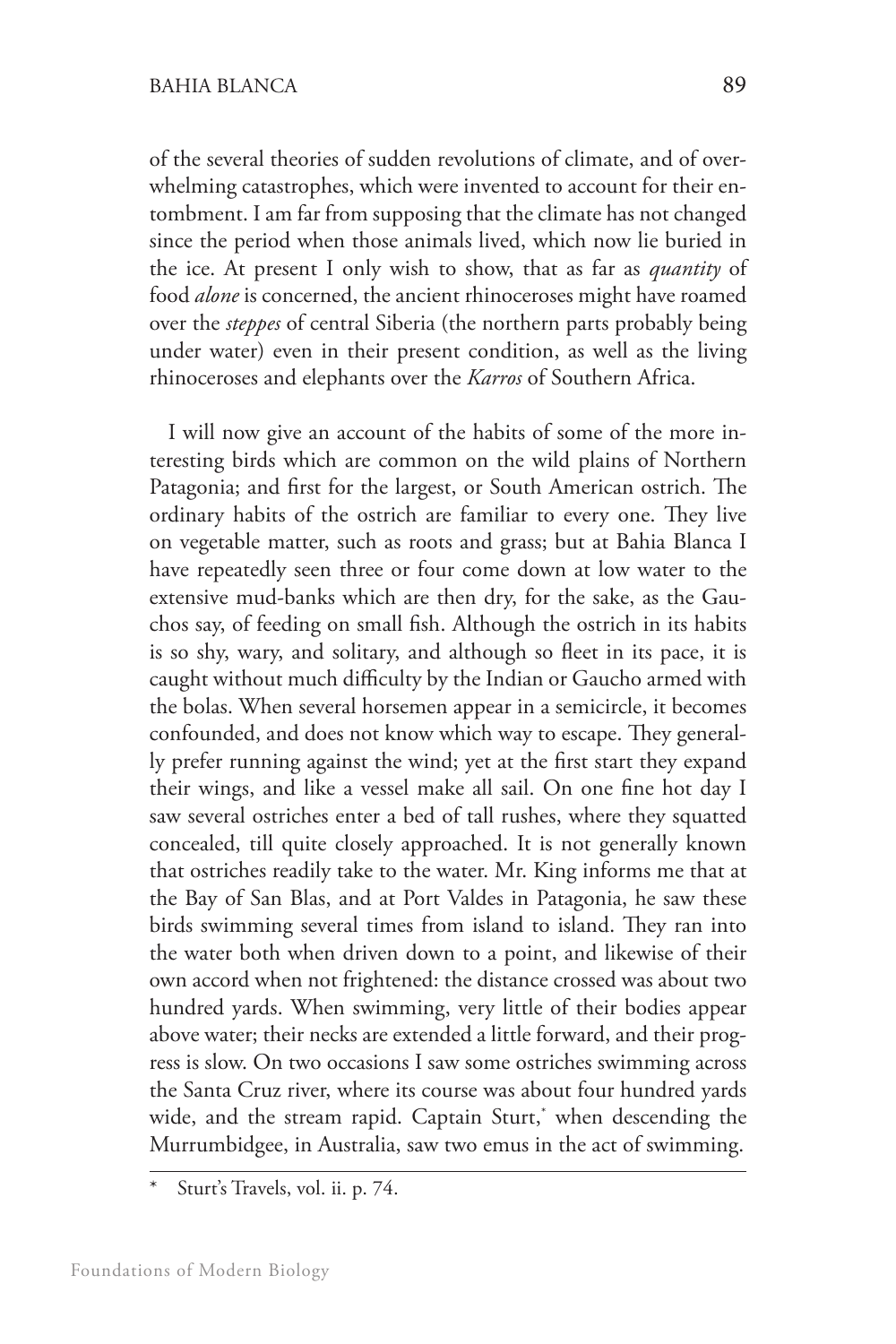The inhabitants of the country readily distinguish, even at a distance, the cock bird from the hen. The former is larger and darker-coloured,\* and has a bigger head. The ostrich, I believe the cock, emits a singular, deep-toned, hissing note: when first I heard it, standing in the midst of some sand-hillocks, I thought it was made by some wild beast, for it is a sound that one cannot tell whence it comes, or from how far distant. When we were at Bahia Blanca in the months of September and October, the eggs, in extraordinary numbers, were found all over the country. They lie either scattered and single, in which case they are never hatched, and are called by the Spaniards huachos; or they are collected together into a shallow excavation, which forms the nest. Out of the four nests which I saw, three contained twenty-two eggs each, and the fourth twenty-seven. In one day's hunting on horseback sixty-four eggs were found; forty-four of these were in two nests, and the remaining twenty, scattered huachos. The Gauchos unanimously affirm, and there is no reason to doubt their statement, that the male bird alone hatches the eggs, and for some time afterwards accompanies the young. The cock when on the nest lies very close; I have myself almost ridden over one. It is asserted that at such times they are occasionally fierce, and even dangerous, and that they have been known to attack a man on horseback, trying to kick and leap on him. My informer pointed out to me an old man, whom he had seen much terrified by one chasing him. I observe in Burchell's travels in South Africa, that he remarks, "Having killed a male ostrich, and the feathers being dirty, it was said by the Hottentots to be a nest bird." I understand that the male emu in the Zoological Gardens takes charge of the nest: this habit, therefore, is common to the family.

The Gauchos unanimously affirm that several females lay in one nest. I have been positively told that four or five hen birds have been watched to go in the middle of the day, one after the other, to the same nest. I may add, also, that it is believed in Africa, that two or more females lay in one nest.† Although this habit at first appears very strange, I think the cause may be explained in a simple manner. The number of eggs in the nest varies from twenty to forty, and even

A Gaucho assured me that he had once seen a snow-white or Albino variety, and that it was a most beautiful bird.

<sup>†</sup> Burchell's Travels, vol. i. p. 280.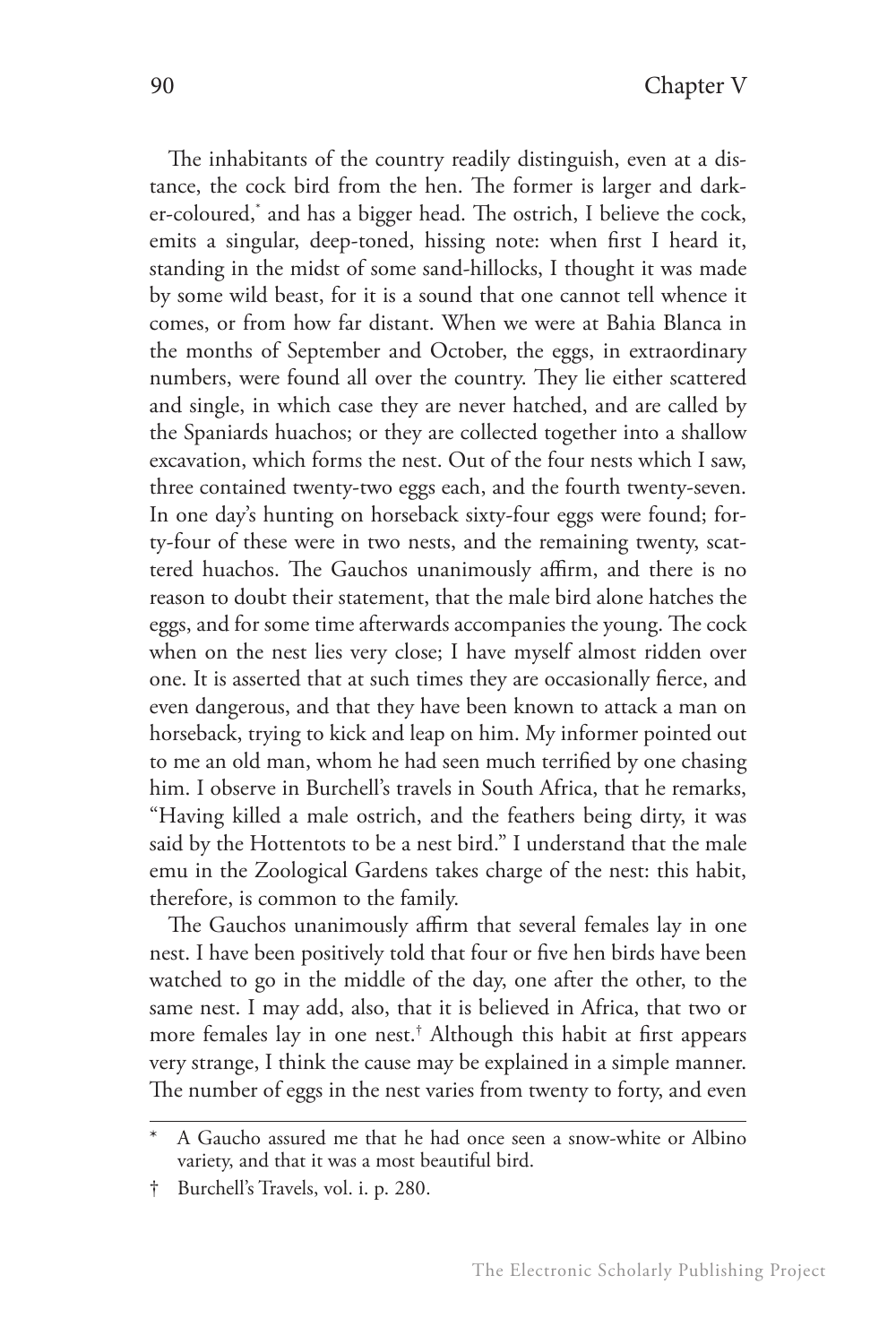to fifty; and according to Azara, sometimes to seventy or eighty. Now although it is most probable, from the number of eggs found in one district being so extraordinarily great in proportion to the parent birds, and likewise from the state of the ovarium of the hen, that she may in the course of the season lay a large number, yet the time required must be very long. Azara states,\* that a female in a state of domestication laid seventeen eggs, each at the interval of three days one from another. If the hen was obliged to hatch her own eggs, before the last was laid the first probably would be addled; but if each laid a few eggs at successive periods, in different nests, and several hens, as is stated to be the case, combined together, then the eggs in one collection would be nearly of the same age. If the number of eggs in one of these nests is, as I believe, not greater on an average than the number laid by one female in the season, then there must be as many nests as females, and each cock bird will have its fair share of the labour of incubation; and that during a period when the females probably could not sit, from not having finished laying.† I have before mentioned the great numbers of huachos, or deserted eggs; so that in one day's hunting twenty were found in this state. It appears odd that so many should be wasted. Does it not arise from the difficulty of several females associating together, and finding a male ready to undertake the office of incubation? It is evident that there must at first be some degree of association between at least two females; otherwise the eggs would remain scattered over the wide plains, at distances far too great to allow of the male collecting them into one nest: some authors have believed that the scattered eggs were deposited for the young birds to feed on. This can hardly be the case in America, because the huachos, although often found addled and putrid, are generally whole.

When at the Rio Negro in Northern Patagonia, I repeatedly heard the Gauchos talking of a very rare bird which they called Avestruz Petise. They described it as being less than the common ostrich (which is there abundant), but with a very close general resemblance. They

Azara, vol. iv. p. 173.

<sup>†</sup> Lichtenstein, however, asserts (Travels, vol. ii. p. 25) that the hens begin sitting when they have laid ten or twelve eggs; and that they continue laying, I presume, in another nest. This appears to me very improbable. He asserts that four or five hens associate for incubation with one cock, who sits only at night.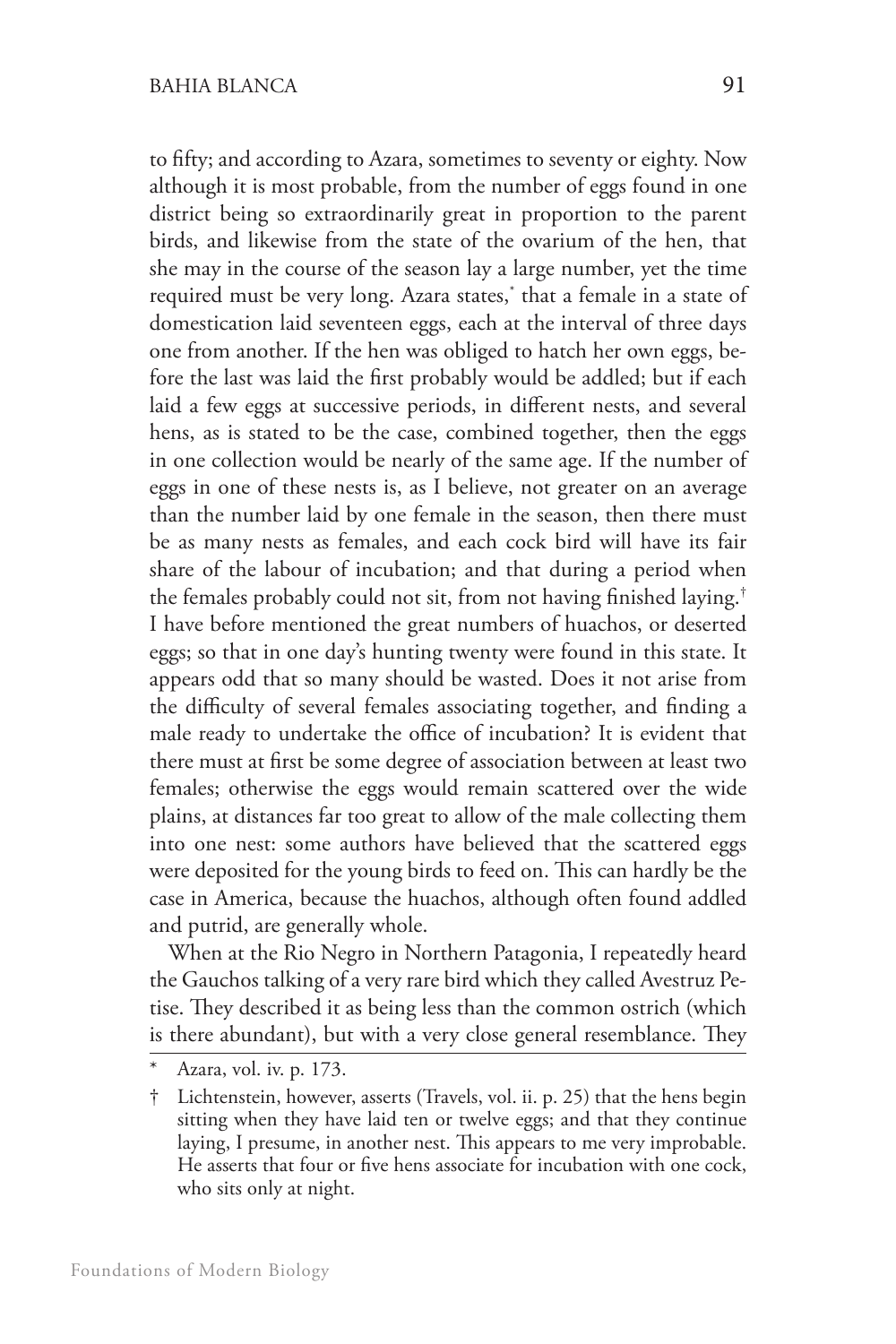said its colour was dark and mottled, and that its legs were shorter, and feathered lower down than those of the common ostrich. It is more easily caught by the bolas than the other species. The few inhabitants who had seen both kinds, affirmed they could distinguish them apart from a long distance. The eggs of the small species appeared, however, more generally known; and it was remarked, with surprise, that they were very little less than those of the Rhea, but of a slightly different form, and with a tinge of pale blue. This species occurs most rarely on the plains bordering the Rio Negro; but about a degree and a half further south they are tolerably abundant. When at Port Desire, in Patagonia (lat. 48°), Mr. Martens shot an ostrich; and I looked at it, forgetting at the moment, in the most unaccountable manner, the whole subject of the Petises, and thought it was a not full-grown bird of the common sort. It was cooked and eaten before my memory returned. Fortunately the head, neck, legs, wings, many of the larger feathers, and a large part of the skin, had been preserved; and from these a very nearly perfect specimen has been put together, and is now exhibited in the museum of the Zoological Society. Mr. Gould, in describing this new species, has done me the honour of calling it after my name.

Among the Patagonian Indians in the Strait of Magellan, we found a half Indian, who had lived some years with the tribe, but had been born in the northern provinces. I asked him if he had ever heard of the Avestruz Petise? He answered by saying, "Why there are none others in these southern countries." He informed me that the number of eggs in the nest of the petise is considerably less than in that of the other kind, namely, not more than fifteen on an average; but he asserted that more than one female deposited them. At Santa Cruz we saw several of these birds. They were excessively wary: I think they could see a person approaching when too far off to be distinguished themselves. In ascending the river few were seen; but in our quiet and rapid descent, many, in pairs and by fours or fives, were observed. It was remarked that this bird did not expand its wings, when first starting at full speed, after the manner of the northern kind. In conclusion I may observe, that the Struthio rhea inhabits the country of La Plata as far as a little south of the Rio Negro in lat. 41°, and that the Struthio Darwinii takes its place in Southern Patagonia; the part about the Rio Negro being neutral territory. M. A. d'Orbig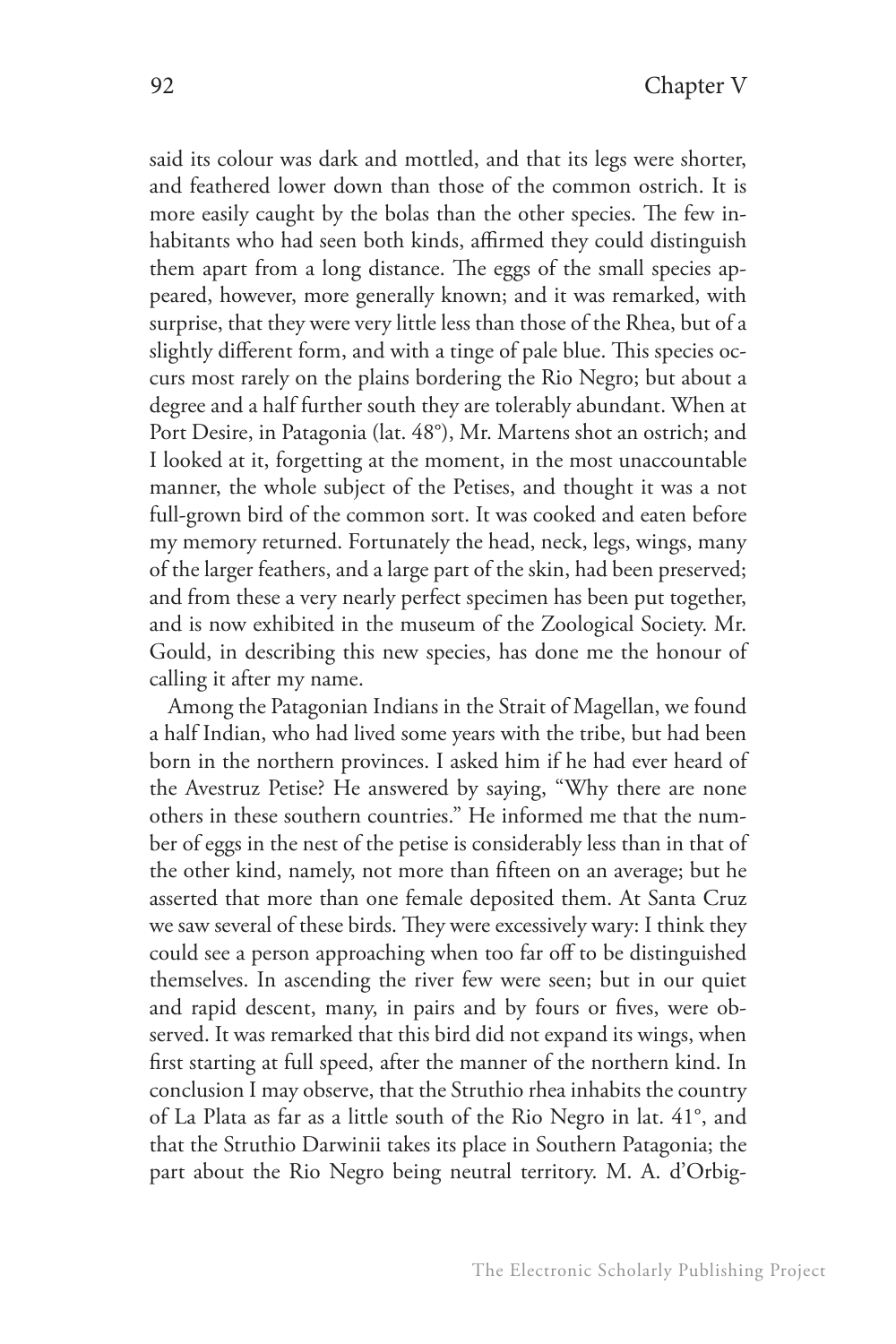ny,\* when at the Rio Negro, made great exertions to procure this bird, but never had the good fortune to succeed. Dobrizhoffer† long ago was aware of there being two kinds of ostriches; he says, "You must know, moreover, that Emus differ in size and habits in different tracts of land; for those that inhabit the plains of Buenos Ayres and Tucuman are larger, and have black, white, and gray feathers; those near to the Strait of Magellan are smaller and more beautiful, for their white feathers are tipped with black at the extremity, and their black ones in like manner terminate in white."

A very singular little bird, Tinochorus rumicivorus, is here common: in its habits and general appearance, it nearly equally partakes of the characters, different as they are, of the quail and snipe. The Tinochorus is found in the whole of southern South America, wherever there are sterile plains, or open dry pasture land. It frequents in pairs or small flocks the most desolate places, where scarcely another living creature can exist. Upon being approached they squat close, and then are very difficult to be distinguished from the ground. When feeding they walk rather slowly, with their legs wide apart. They dust themselves in roads and sandy places, and frequent particular spots, where they may be found day after day: like partridges, they take wing in a flock. In all these respects, in the muscular gizzard adapted for vegetable food, in the arched beak and fleshy nostrils, short legs and form of foot, the Tinochorus has a close affinity with quails. But as soon as the bird is seen flying, its whole appearance changes; the long pointed wings, so different from those in the gallinaceous order, the irregular manner of flight, and plaintive cry uttered at the moment of rising, recal the idea of a snipe. The sportsmen of the Beagle unanimously called it the short-billed snipe. To this genus, or rather to the family of the Waders, its skeleton shows that it is really related.

When at the Rio Negro, we heard much of the indefatigable labours of this naturalist. M. Alcide d'Orbigny, during the years 1825 to 1833, traversed several large portions of South America, and has made a collection, and is now publishing the results on a scale of magnificence, which at once places himself in the list of American travellers second only to Humboldt.

<sup>†</sup> Account of the Abipones, A.D. 1749, vol. i. (English translation), p. 314.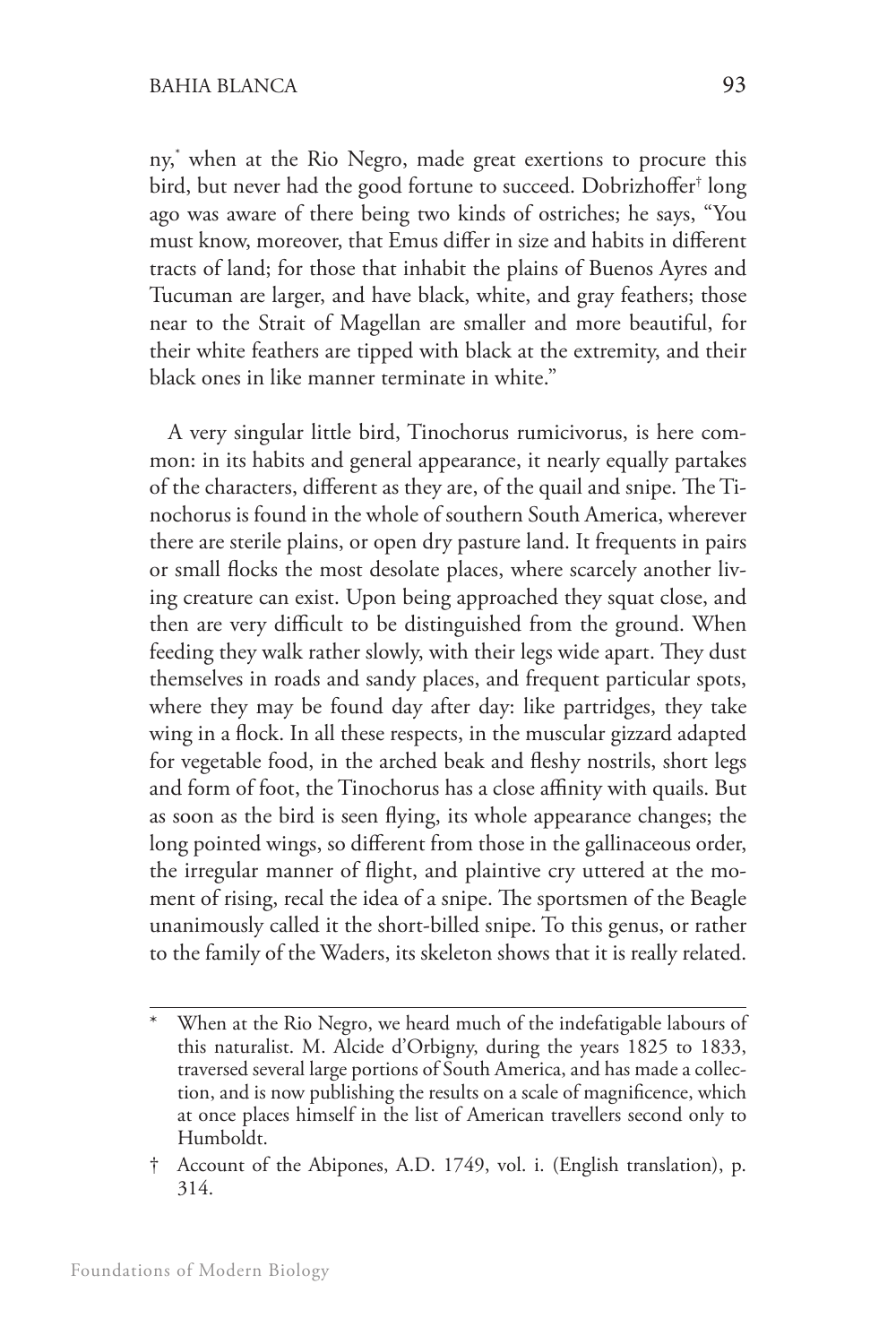The Tinochorus is closely related to some other South American birds. Two species of the genus Attagis are in almost every respect ptarmigans in their habits; one lives in Tierra del Fuego, above the limits of the forest land; and the other just beneath the snow-line on the Cordillera of Central Chile. A bird of another closely allied genus, Chionis alba, is an inhabitant of the antarctic regions; it feeds on sea-weed and shells on the tidal rocks. Although not web-footed, from some unaccountable habit, it is frequently met with far out at sea. This small family of birds is one of those which, from its varied relations to other families, although at present offering only difficulties to the systematic naturalist, ultimately may assist in revealing the grand scheme, common to the present and past ages, on which organized beings have been created.

The genus Furnarius contains several species, all small birds, living on the ground, and inhabiting open dry countries. In structure they cannot be compared to any European form. Ornithologists have generally included them among the creepers, although opposed to that family in every habit. The best known species is the common oven-bird of La Plata, the Casara or housemaker of the Spaniards. The nest, whence it takes its name, is placed in the most exposed situations, as on the top of a post, a bare rock, or on a cactus. It is composed of mud and bits of straw, and has strong thick walls: in shape it precisely resembles an oven, or depressed beehive. The opening is large and arched, and directly in front, within the nest, there is a partition, which reaches nearly to the roof, thus forming a passage or antechamber to the true nest.

Another and smaller species of Furnarius (F. cunicularius), resembles the oven-bird in the general reddish tint of its plumage, in a peculiar shrill reiterated cry, and in an odd manner of running by starts. From its affinity, the Spaniards call it Casarita (or little housebuilder), although its nidification is quite different. The Casarita builds its nest at the bottom of a narrow cylindrical hole, which is said to extend horizontally to nearly six feet under ground. Several of the country people told me, that when boys, they had attempted to dig out the nest, but had scarcely ever succeeded in getting to the end of the passage. The bird chooses any low bank of firm sandy soil by the side of a road or stream. Here (at Bahia Blanca) the walls round the houses are built of hardened mud; and I noticed that one, which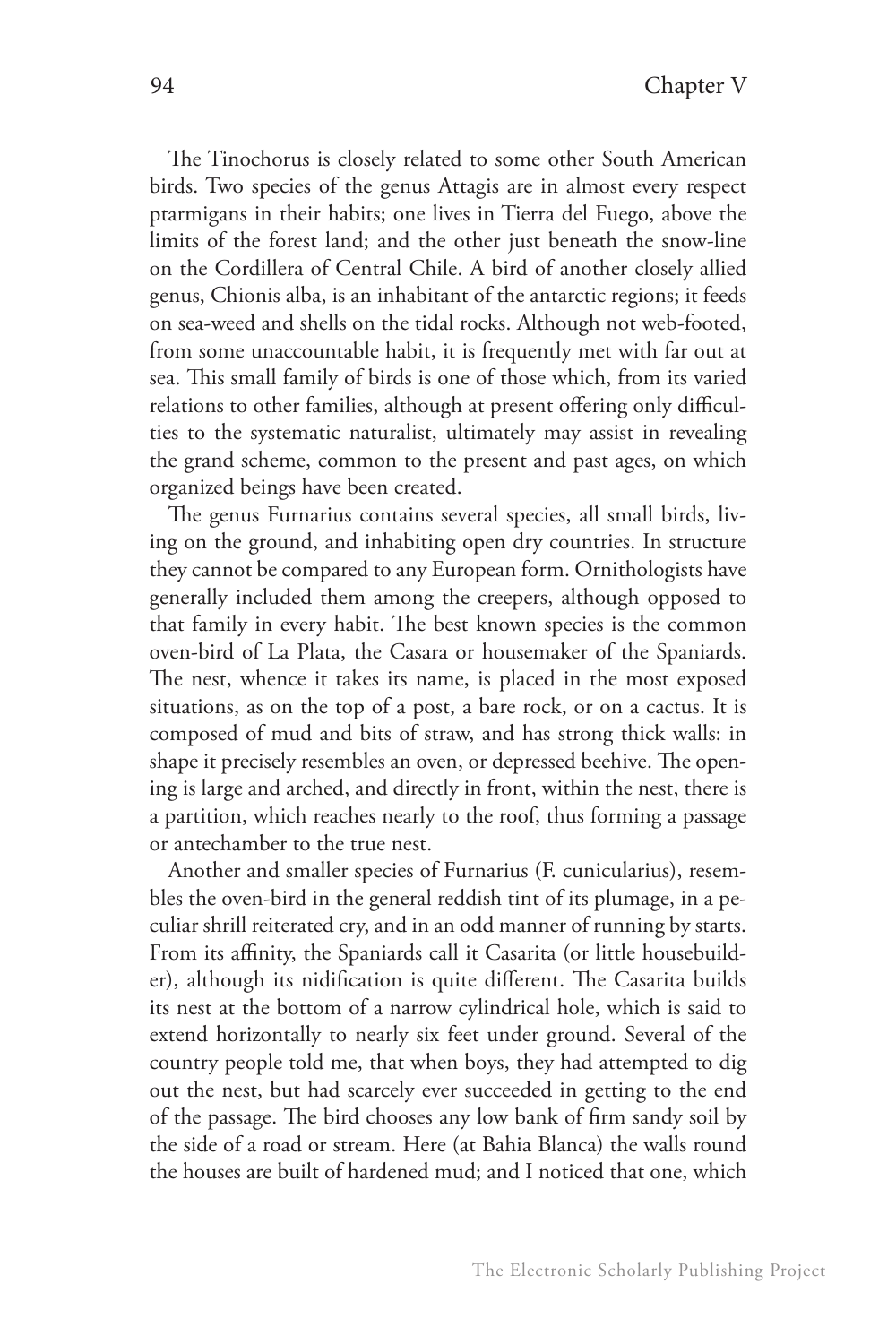enclosed a courtyard where I lodged, was bored through by round holes in a score of places. On asking the owner the cause of this, he bitterly complained of the little casarita, several of which I afterwards observed at work. It is rather curious to find how incapable these birds must be of acquiring any notion of thickness, for although they were constantly flitting over the low wall, they continued vainly to bore through it, thinking it an excellent bank for their nests. I do not doubt that each bird, as often as it came to daylight on the opposite side, was greatly surprised at the marvellous fact.

I have already mentioned nearly all the mammalia common in this country. Of armadilloes three species occur, namely, the Dasypus minutus or *pichy* , the D. villosus or *peludo* , and the *apar*. The first extends ten degrees further south than any other kind: a fourth species, the *Mulita*, does not come as far south as Bahia Blanca. The four species have nearly similar habits; the *peludo*, however, is nocturnal, while the others wander by day over the open plains, feeding on beetles, larvæ, roots, and even small snakes. The *apar*, commonly called *mataco*, is remarkable by having only three moveable bands; the rest of its tesselated covering being nearly inflexible. It has the power of rolling itself into a perfect sphere, like one kind of English woodlouse. In this state it is safe from the attack of dogs; for the dog not being able to take the whole in its mouth, tries to bite one side, and the ball slips away. The smooth hard covering of the *mataco* offers a better defence than the sharp spines of the hedgehog. The *pichy*  prefers a very dry soil; and the sand-dunes near the coast, where for many months it can never taste water, is its favourite resort: it often tries to escape notice, by squatting close to the ground. In the course of a day's ride, near Bahia Blanca, several were generally met with. The instant one was perceived, it was necessary, in order to catch it, almost to tumble off one's horse; for in soft soil the animal burrowed so quickly, that its hinder quarters would almost disappear before one could alight. It seems almost a pity to kill such nice little animals, for as a Gaucho said, while sharpening his knife on the back of one, "Son tan mansos" (they are so quiet).

Of reptiles there are many kinds: one snake (a Trigonocephalus, or Cophias), from the size of the poison channel in its fangs, must be very deadly. Cuvier, in opposition to some other naturalists, makes this a sub-genus of the rattlesnake, and intermediate between it and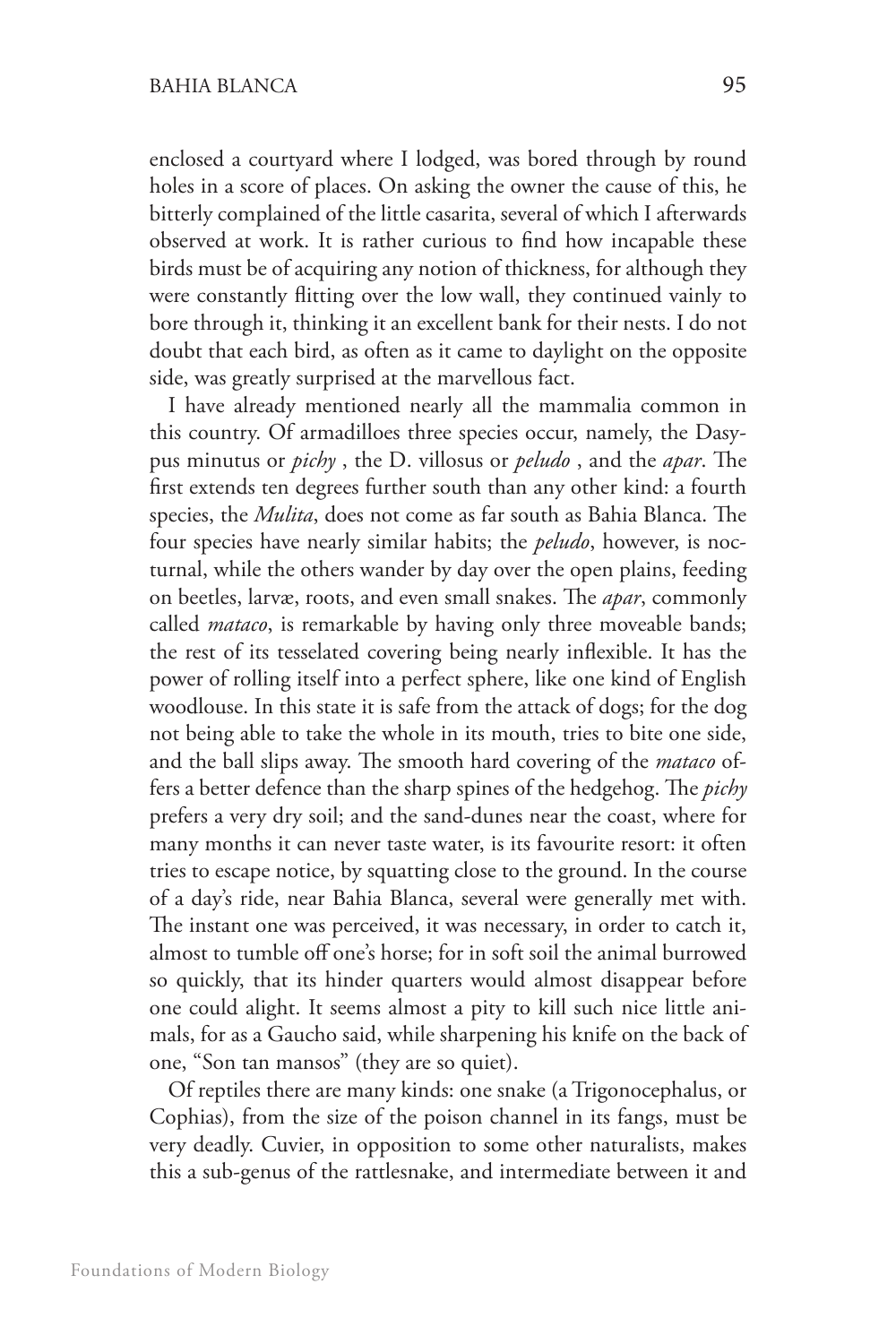the viper. In confirmation of this opinion, I observed a fact, which appears to me very curious and instructive, as showing how every character, even though it may be in some degree independent of structure, has a tendency to vary by slow degrees. The extremity of the tail of this snake is terminated by a point, which is very slightly enlarged; and as the animal glides along, it constantly vibrates the last inch; and this part striking against the dry grass and brushwood, produces a rattling noise, which can be distinctly heard at the distance of six feet. As often as the animal was irritated or surprised, its tail was shaken; and the vibrations were extremely rapid. Even as long as the body retained its irritability, a tendency to this habitual movement was evident. This Trigonocephalus has, therefore, in some respects the structure of a viper, with the habits of a rattlesnake: the noise, however, being produced by a simpler device. The expression of this snake's face was hideous and fierce; the pupil consisted of a vertical slit in a mottled and coppery iris; the jaws were broad at the base, and the nose terminated in a triangular projection. I do not think I ever saw any thing more ugly, excepting, perhaps, some of the vampire bats. I imagine this repulsive aspect originates from the features being placed in positions, with respect to each other, somewhat proportional to those of the human face; and thus we obtain a scale of hideousness.

Amongst the Batrachian reptiles, I found only one little toad (Phryniscus nigricans), which was most singular from its colour. If we imagine, first, that it had been steeped in the blackest ink, and then, when dry, allowed to crawl over a board, freshly painted with the brightest vermilion, so as to colour the soles of its feet and parts of its stomach, a good idea of its appearance will be gained. If it had been an unnamed species, surely it ought to have been called *Diabolicus*, for it is a fit toad to preach in the ear of Eve. Instead of being nocturnal in its habits, as other toads are, and living in damp obscure recesses, it crawls during the heat of the day about the dry sand-hillocks and arid plains, where not a single drop of water can be found. It must necessarily depend on the dew for its moisture; and this probably is absorbed by the skin, for it is known, that these reptiles possess great powers of cutaneous absorption. At Maldonado, I found one in a situation nearly as dry as at Bahia Blanca, and thinking to give it a great treat, carried it to a pool of water; not only was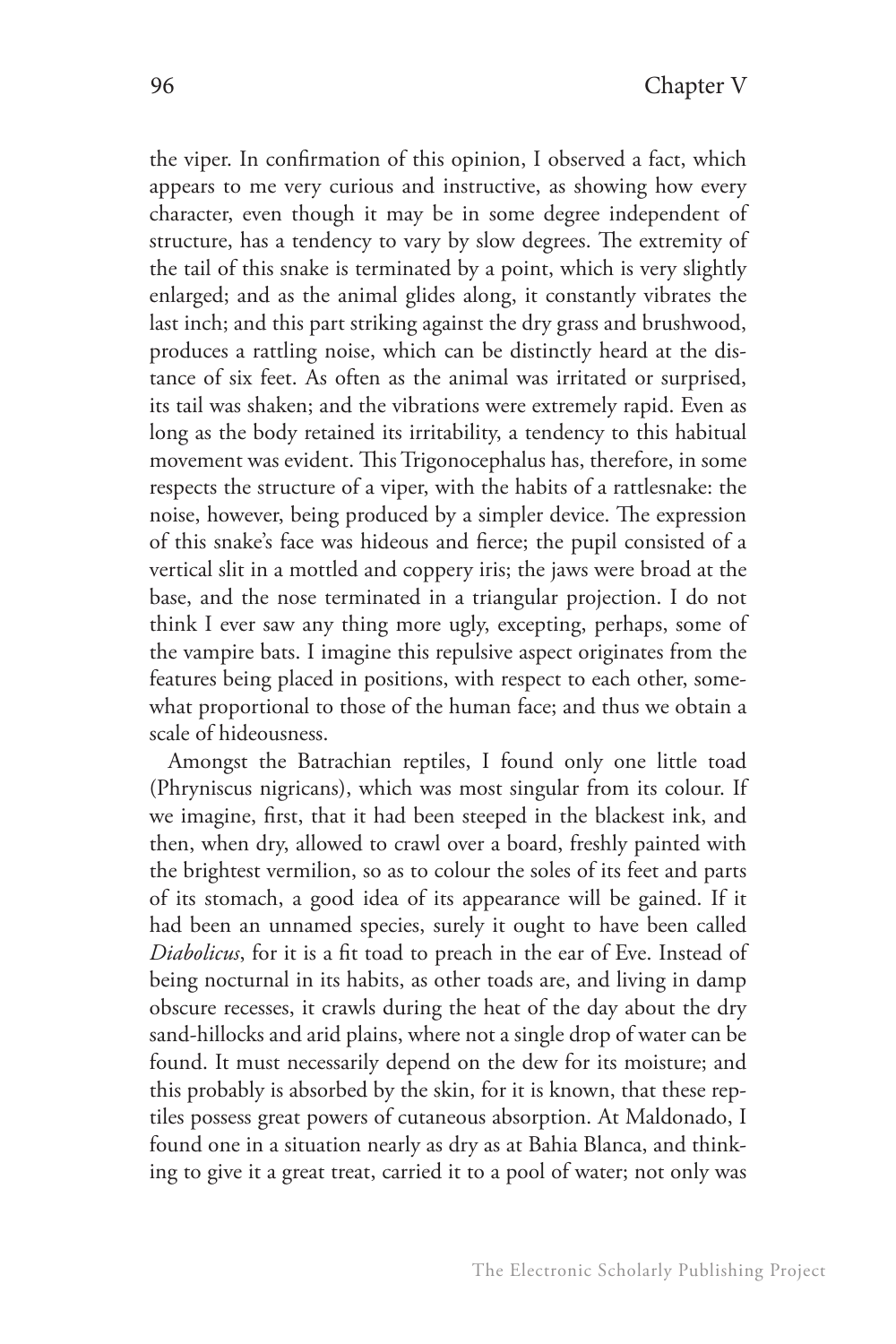the little animal unable to swim, but, I think without help it would soon have been drowned.

Of lizards there were many kinds, but only one (Proctotretus multimaculatus) remarkable from its habits. It lives on the bare sand near the sea coast, and from its mottled colour, the brownish scales being speckled with white, yellowish red, and dirty blue, can hardly be distinguished from the surrounding surface. When frightened, it attempts to avoid discovery by feigning death, with outstretched legs, depressed body, and closed eyes: if further molested, it buries itself with great quickness in the loose sand. This lizard, from its flattened body and short legs, cannot run quickly.

I will here add a few remarks on the hybernation of animals in this part of South America. When we first arrived at Bahia Blanca, September 7th, 1832, we thought nature had granted scarcely a living creature to this sandy and dry country. By digging, however, in the ground, several insects, large spiders, and lizards were found in a half torpid state. On the 15th, a few animals began to appear, and by the 18th (three days from the equinox), every thing announced the commencement of spring. The plains were ornamented by the flowers of a pink wood-sorrel, wild peas, oenotheræ, and geraniums; and the birds began to lay their eggs. Numerous Lamellicorn and Heteromerous insects, the latter remarkable for their deeply sculptured bodies, were slowly crawling about; while the lizard tribe, the constant inhabitants of a sandy soil, darted about in every direction. During the first eleven days, whilst nature was dormant, the mean temperature taken from observations made every two hours on board the Beagle, was 51°; and in the middle of the day the thermometer seldom ranged above 55°. On the eleven succeeding days, in which all living things became so animated, the mean was 58°, and the range in the middle of the day between sixty and seventy. Here then an increase of seven degrees in mean temperature, but a greater one of extreme heat, was sufficient to awake the functions of life. At Monte Video, from which we had just before sailed, in the twenty-three days included between the 26th of July and the 19th of August, the mean temperature from 276 observations was 58°.4; the mean hottest day being 65°.5, and the coldest 46°. The lowest point to which the thermometer fell was 41°.5, and occasionally in the middle of the day it rose to 69° or 70°. Yet with this high tempera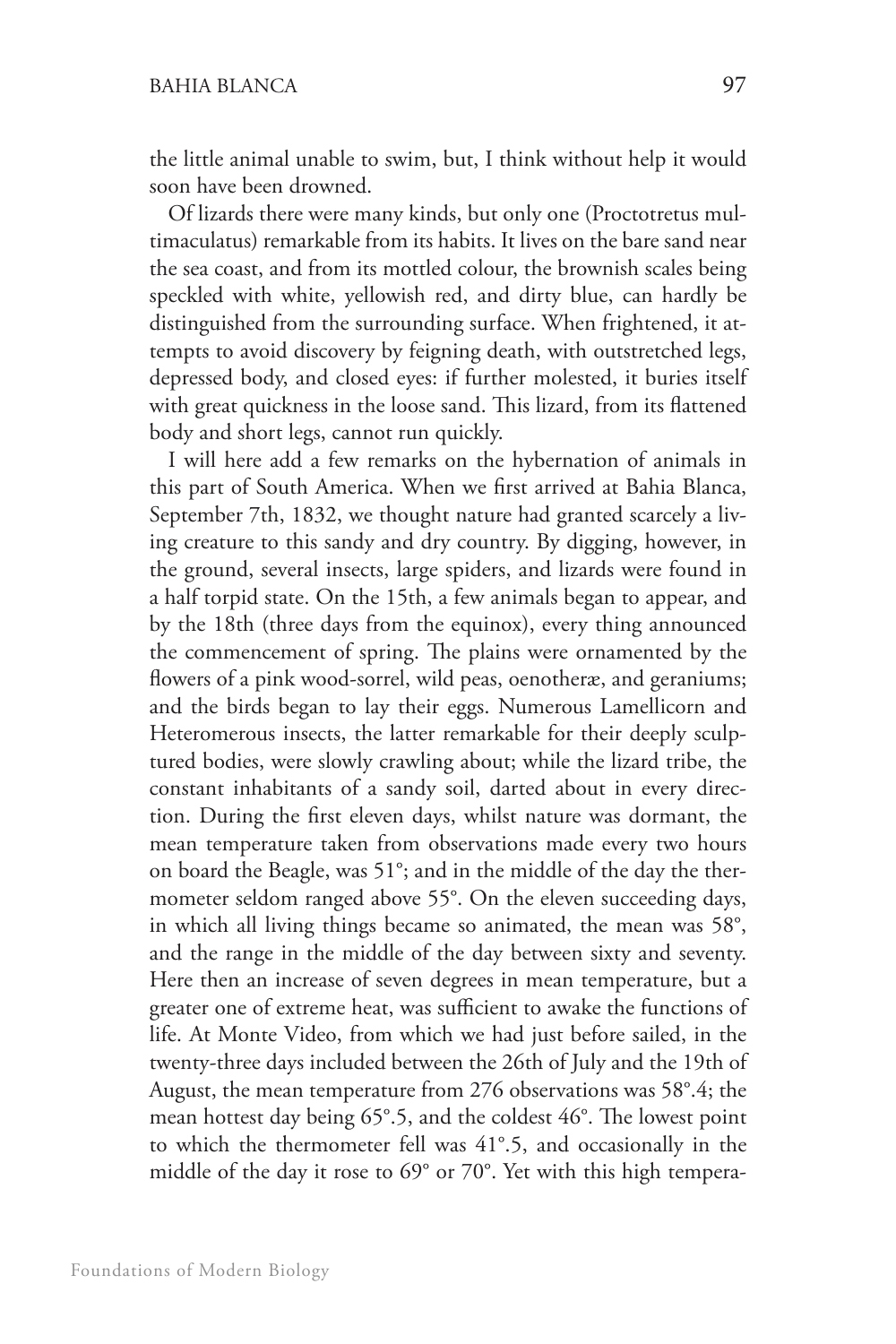ture, almost every beetle, several genera of spiders, snails, and landshells, toads and lizards were all lying torpid beneath stones. But we have seen that at Bahia Blanca, which is four degrees southward, and therefore with a climate only a very little colder, this same temperature with a rather less extreme heat, was sufficient to awake all orders of animated beings. This shows how nicely the stimulus required to arouse hybernating animals is governed by the usual climate of the district, and not by the absolute heat. It is well known that within the tropics, the hybernation, or more properly æstivation, of animals is determined not by the temperature, but by the times of drought. Near Rio de Janeiro, I was at first surprised to observe, that, a few days after some little depressions had been filled with water, they were peopled by numerous full-grown shells and beetles, which must have been lying dormant. Humboldt has related the strange accident of a hovel having been erected over a spot where a young crocodile lay buried in the hardened mud. He adds, "The Indians often find enormous boas, which they call Uji, or water serpents, in the same lethargic state. To reanimate them, they must be irritated or wetted with water."

I will only mention one other animal, a zoophyte (I believe Virgularia Patagonica) a kind of sea-pen. It consists of a thin, straight, fleshy stem, with alternate rows of polypi on each side, and surrounding an elastic stony axis, varying in length from eight inches to two feet. The stem at one extremity is truncate, but at the other is terminated by a vermiform fleshy appendage. The stony axis which gives strength to the stem may be traced at this extremity into a mere vessel filled with granular matter. At low water hundreds of these zoophytes might be seen, projecting like stubble, with the truncate end upwards, a few inches above the surface of the muddy sand. When touched or pulled they suddenly drew themselves in with force, so as nearly or quite to disappear. By this action, the highly elastic axis must be bent at the lower extremity, where it is naturally slightly curved; and I imagine it is by this elasticity alone that the zoophyte is enabled to rise again through the mud. Each polypus, though closely united to its brethren, has a distinct mouth, body, and tentacula. Of these polypi, in a large specimen, there must be many thousands; yet we see that they act by one movement: they have also one central axis connected with a system of obscure circulation, and the ova are pro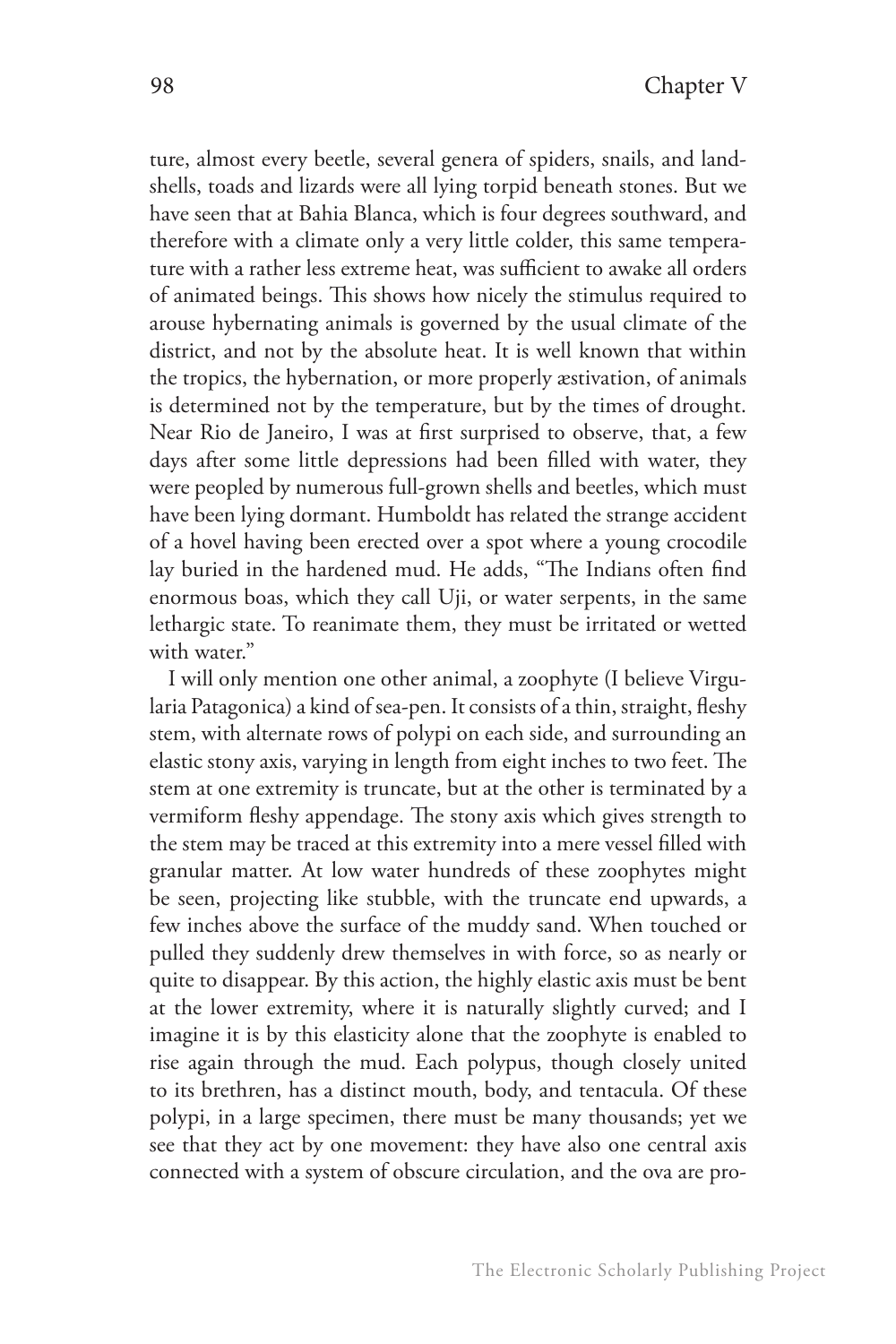duced in an organ distinct from the separate individuals.\* Well may one be allowed to ask, what is an individual? It is always interesting to discover the foundation of the strange tales of the old voyagers; and I have no doubt but that the habits of this Virgularia explain one such case. Captain Lancaster, in his voyage† in 1601, narrates that on the sea-sands of the Island of Sombrero, in the East Indies, he "found a small twig growing up like a young tree, and on offering to pluck it up it shrinks down to the ground, and sinks, unless held very hard. On being plucked up, a great worm is found to be its root, and as the tree groweth in greatness, so doth the worm diminish; and as soon as the worm is entirely turned into a tree it rooteth in the earth, and so becomes great. This transformation is one of the strangest wonders that I saw in all my travels: for if this tree is plucked up, while young, and the leaves and bark stripped off, it becomes a hard stone when dry, much like white coral: thus is this worm twice transformed into different natures. Of these we gathered and brought home many."

During my stay at Bahia Blanca, while waiting for the Beagle, the place was in a constant state of excitement, from rumours of wars and victories, between the troops of Rosas and the wild Indians. One day an account came that a small party forming one of the postas on the line to Buenos Ayres, had been found all murdered. The next day three hundred men arrived from the Colorado, under the command of Commandant Miranda. A large portion of these men

† Kerr's Collection of Voyages, vol. viii. p. 119.

The cavities leading from the fleshy compartments of the extremity, were filled with a yellow pulpy matter, which, examined under a microscope, presented an extraordinary appearance. The mass consisted of rounded, semi-transparent, irregular grains, aggregated together into particles of various sizes. All such particles, and the separate grains, possessed the power of rapid movement; generally revolving around different axes, but sometimes progressive. The movement was visible with a very weak power, but even with the highest its cause could not be perceived. It was very different from the circulation of the fluid in the elastic bag, containing the thin extremity of the axis. On other occasions, when dissecting small marine animals beneath the microscope, I have seen particles of pulpy matter, some of large size, as soon as they were disengaged, commence revolving. I have imagined, I know not with how much truth, that this granulopulpy matter was in process of being converted into ova. Certainly in this zoophyte such appeared to be the case.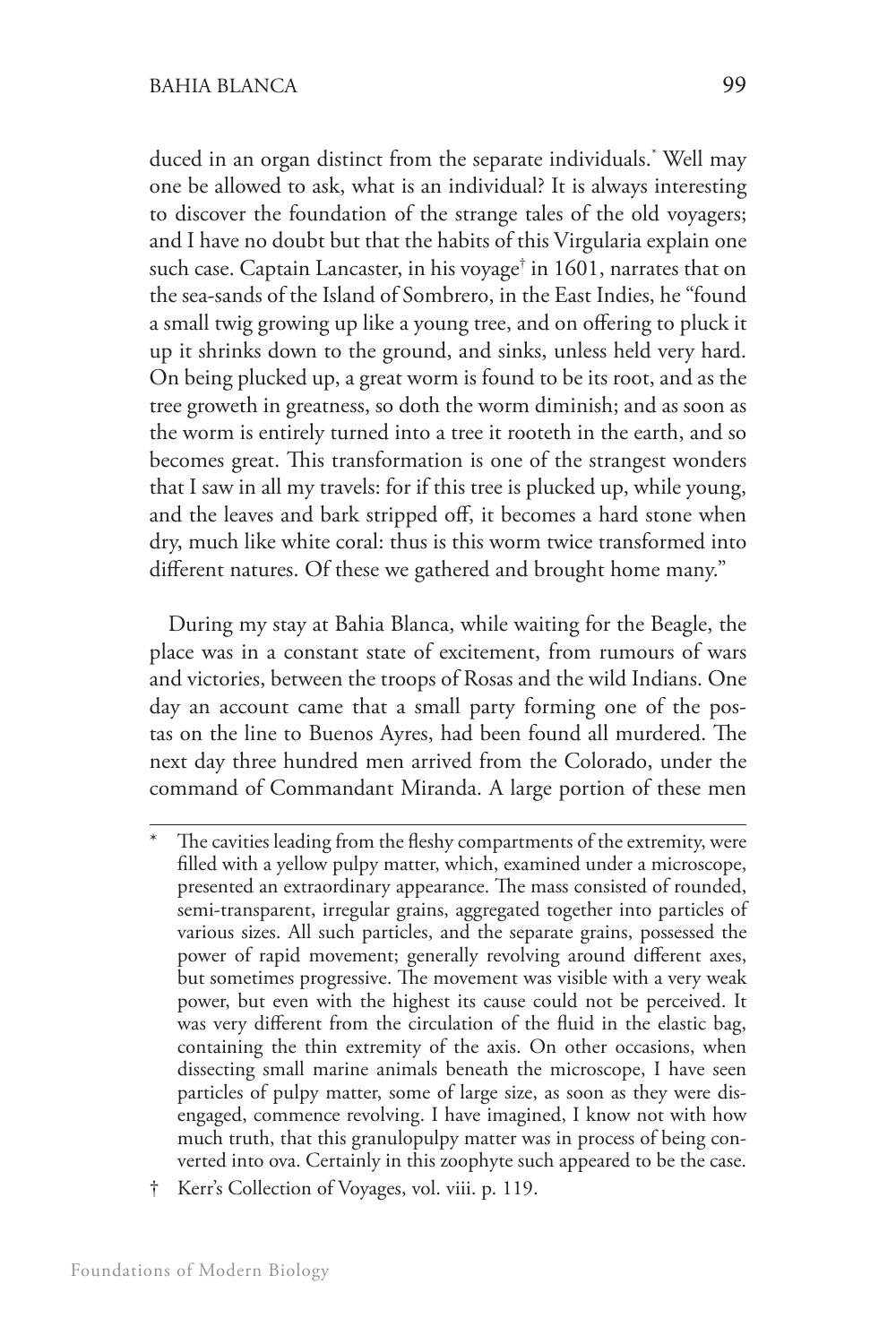were Indians (*mansos*, or tame), belonging to the tribe of the Cacique Bernantio. They passed the night here; and it was impossible to conceive any thing more wild and savage than the scene of their bivouac. Some drank till they were intoxicated; others swallowed the steaming blood of the cattle slaughtered for their suppers, and then, being sick from drunkenness, they cast it up again, and were besmeared with filth and gore.

Nam simul expletus dapibus, vinoque sepultus Cervicem inflexam posuit, jacuitque per antrum Immensus, saniem eructans, ac frusta cruenta Per somnum commixta mero.

In the morning they started for the scene of the murder, with orders to follow the "rastro," or track, even if it led them to Chile. We subsequently heard that the wild Indians had escaped into the great Pampas, and from some cause the track had been missed. One glance at the rastro tells these people a whole history. Supposing they examine the track of a thousand horses, they will soon guess the number of mounted ones by seeing how many have cantered; by the depth of the other impressions, whether any horses were loaded with cargoes; by the irregularity of the footsteps, how far tired; by the manner in which the food has been cooked, whether the pursued travelled in haste; by the general appearance, how long it has been since they passed. They consider a rastro of ten days or a fortnight, quite recent enough to be hunted out. We also heard that Miranda struck from the west end of the Sierra Ventana, in a direct line to the island of Cholechel, situated seventy leagues up the Rio Negro. This is a distance of between two and three hundred miles, through a country completely unknown. What other troops in the world are so independent? With the sun for their guide, mares' flesh for food, their saddle-cloths for beds,—as long as there is a little water, these men would penetrate to the end of the world.

A few days afterwards I saw another troop of these banditti-like soldiers start on an expedition against a tribe of Indians at the small Salinas, who had been betrayed by a prisoner cacique. The Spaniard who brought the orders for this expedition was a very intelligent man. He gave me an account of the last engagement at which he was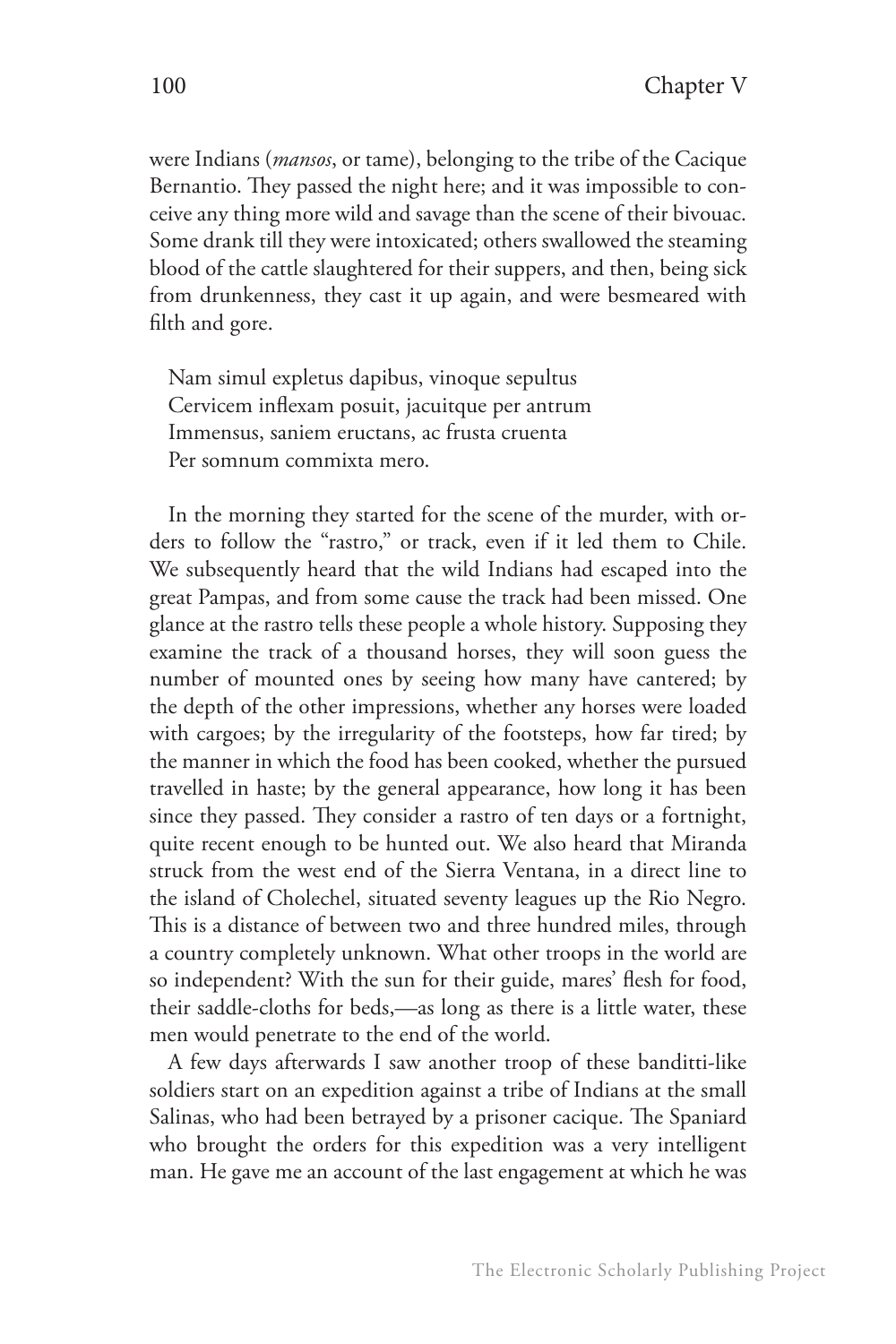present. Some Indians, who had been taken prisoners, gave information of a tribe living north of the Colorado. Two hundred soldiers were sent; and they first discovered the Indians by a cloud of dust from their horses' feet, as they chanced to be travelling. The country was mountainous and wild, and it must have been far in the interior, for the Cordillera were in sight. The Indians, men, women, and children, were about one hundred and ten in number, and they were nearly all taken or killed, for the soldiers sabre every man. The Indians are now so terrified that they offer no resistance in a body, but each flies, neglecting even his wife and children; but when overtaken, like wild animals, they fight against any number to the last moment. One dying Indian seized with his teeth the thumb of his adversary, and allowed his own eye to be forced out sooner than relinquish his hold. Another, who was wounded, feigned death, keeping a knife ready to strike one more fatal blow. My informer said, when he was pursuing an Indian, the man cried out for mercy, at the same time that he was covertly loosing the bolas from his waist, meaning to whirl it round his head and so strike his pursuer. "I however struck him with my sabre to the ground, and then got off my horse, and cut his throat with my knife." This is a dark picture; but how much more shocking is the unquestionable fact, that all the women who appear above twenty years old are massacred in cold blood! When I exclaimed that this appeared rather inhuman, he answered, "Why, what can be done? they breed so!"

Every one here is fully convinced that this is the most just war, because it is against barbarians. Who would believe in this age that such atrocities could be committed in a Christian civilized country? The children of the Indians are saved, to be sold or given away as servants, or rather slaves for as long a time as the owners can make them believe themselves slaves; but I believe in their treatment there is little to complain of.

In the battle four men ran away togther. They were pursued, one was killed, and the other three were taken alive. They turned out to be messengers or ambassadors from a large body of Indians, united in the common cause of defence, near the Cordillera. The tribe to which they had been sent was on the point of holding a grand council; the feast of mare's flesh was ready, and the dance prepared: in the morning the ambassadors were to have returned to the Cordillera.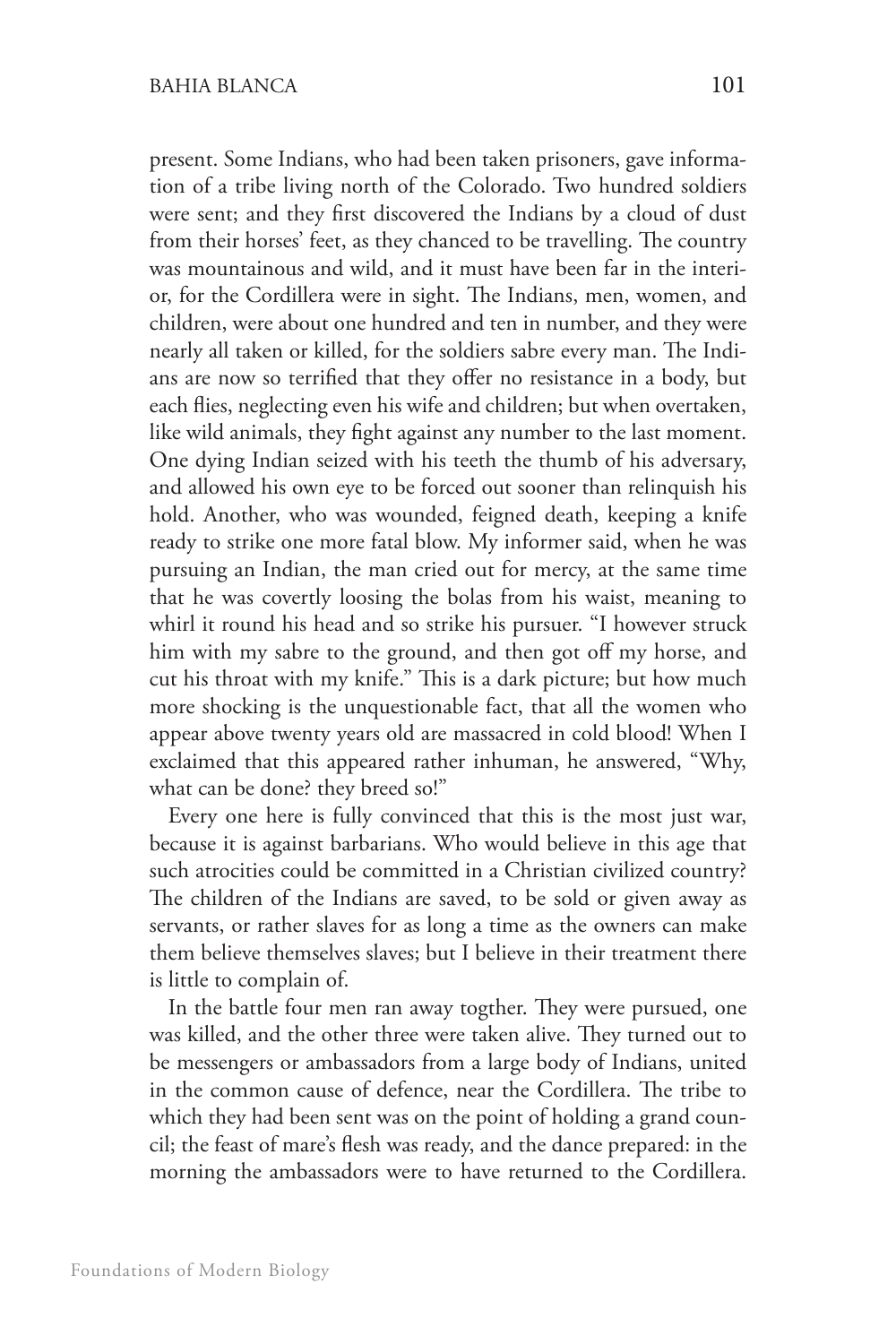They were remarkably fine men, very fair, above six feet high, and all under thirty years of age. The three survivors of course possessed very valuable information; and to extort this they were placed in a line. The two first being questioned, answered, "No sé" (I do not know), and were one after the other shot. The third also said "No sé;" adding, "Fire, I am a man, and can die!" Not one syllable would they breathe to injure the united cause of their country! The conduct of the above-mentioned cacique was very different: he saved his life by betraying the intended plan of warfare, and the point of union in the Andes. It was believed that there were already six or seven hundred Indians together, and that in summer their numbers would be doubled. Ambassadors were to have been sent to the Indians at the small Salinas, near Bahia Blanca, whom I have mentioned that this same cacique had betrayed. The communication, therefore, between the Indians, extends from the Cordillera to the coast of the Atlantic.

General Rosas's plan is to kill all stragglers, and having driven the remainder to a common point, to attack them in a body, in the summer, with the assistance of the Chilenos. This operation is to be repeated for three successive years. I imagine the summer is chosen as the time for the main attack, because the plains are then without water, and the Indians can only travel in particular directions. The escape of the Indians to the south of the Rio Negro, where in such a vast unknown country they would be safe, is prevented by a treaty with the Tehuelches to this effect;—that Rosas pays them so much to slaughter every Indian who passes to the south of the river, but if they fail in so doing, they themselves are to be exterminated. The war is waged chiefly against the Indians near the Cordillera; for many of the tribes on this eastern side are fighting with Rosas. The general, however, like Lord Chesterfield, thinking that his friends may in a future day become his enemies, always places them in the front ranks, so that their numbers may be thinned. Since leaving South America we have heard that this war of extermination completely failed.

Among the captive girls taken in the same engagement, there were two very pretty Spanish ones, who had been carried away by the Indians when young, and could now only speak the Indian tongue. From their account they must have come from Salta, a distance in a straight line of nearly one thousand miles. This gives one a grand idea of the immense territory over which the Indians roam: yet, great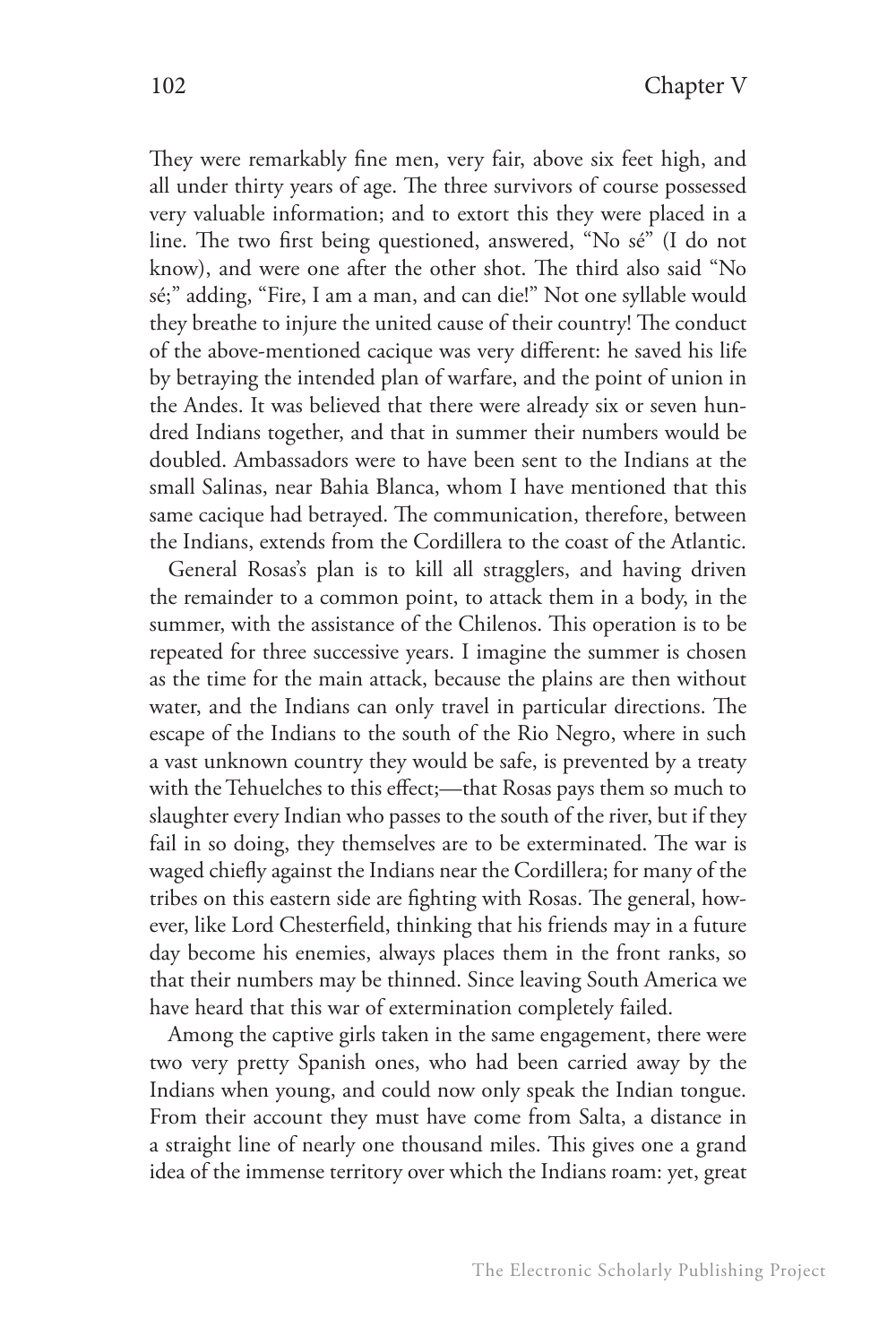as it is, I think there will not, in another half-century, be a wild Indian northward of the Rio Negro. The warfare is too bloody to last; the Christians killing every Indian, and the Indians doing the same by the Christians. It is melancholy to trace how the Indians have given way before the Spanish invaders. Schirdel\* says that in 1535, when Buenos Ayres was founded, there were villages containing two and three thousand inhabitants. Even in Falconer's time (1750) the Indians made inroads as far as Luxan, Areco, and Arrecife, but now they are driven beyond the Salado. Not only have whole tribes been exterminated, but the remaining Indians have become more barbarous: instead of living in large villages, and being employed in the arts of fishing, as well as of the chace, they now wander about the open plains, without home or fixed occupation.

I heard also some account of an engagement which took place, a few weeks previously to the one mentioned, at Cholechel. This is a very important station on account of being a pass for horses; and it was, in consequence, for some time the headquarters of a division of the army. When the troops first arrived there they found a tribe of Indians, of whom they killed twenty or thirty. The cacique escaped in a manner which astonished every one. The chief Indians always have one or two picked horses, which they keep ready for any urgent occasion. On one of these, an old white horse, the cacique sprung, taking with him his little son. The horse had neither saddle nor bridle. To avoid the shots, the Indian rode in the peculiar method of his nation; namely, with an arm round the horse's neck, and one leg only on its back. Thus hanging on one side, he was seen patting the horse's head, and talking to him. The pursuers urged every effort in the chace; the Commandant three times changed his horse, but all in vain. The old Indian father and his son escaped, and were free. What a fine picture one can form in one's mind,—the naked, bronze-like figure of the old man with his little boy, riding like a Mazeppa on the white horse, thus leaving far behind him the host of his pursuers!

I saw one day a soldier striking fire with a piece of flint, which I immediately recognised as having been a part of the head of an arrow. He told me it was found near the island of Cholechel, and that they are frequently picked up there. It was between two and three inches long, and therefore twice as large as those now used in Tierra

Purchas's Collection of Voyages. I believe the date was really 1537.